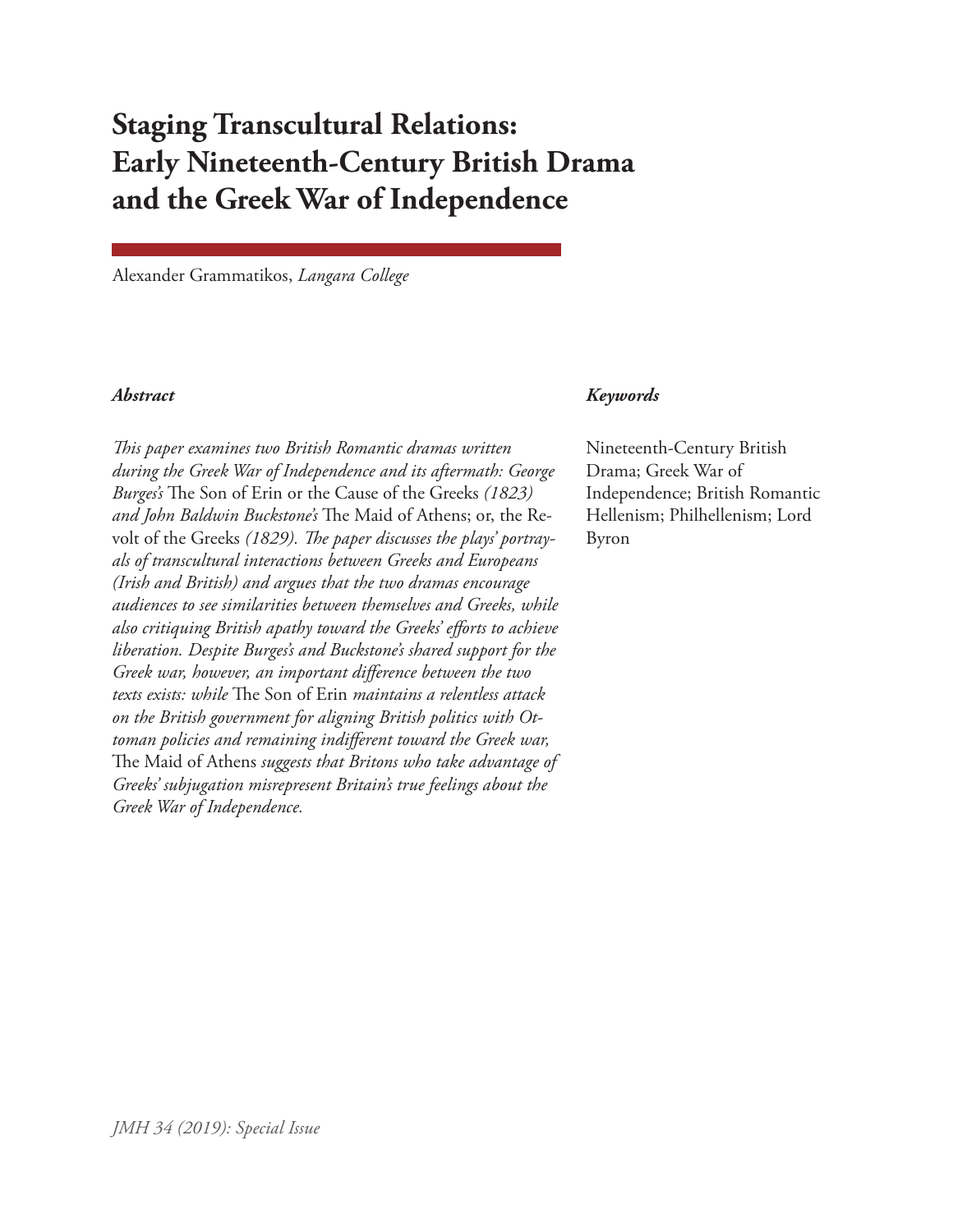## *Introduction*

In his seminal text, *That Greece Might Still Be Free: The Philhellenes in the War of Independence*, William St. Clair writes that "[o]ne of the surprising features of the history of philhellenism during the Greek War of Independence is the slowness of the response in Britain. English literature had a long philhellenic tradition and the British people had a long tradition of espousing causes abroad, yet in 1821 and 1822 Britain was less affected by the calls to help the Greeks than any other part of Western Europe."<sup>1</sup> Edith Hall and Fiona Mackintosh corroborate St. Clair's assertion by writing that, "[h]owever much they may have supported the idea of a pan-European revolution, the phlegmatic residents of London in the early 1820s were less likely to risk their lives in support of Hellas and global liberty than their contemporaries on the European mainland."2 The British public's initially muted response to the Greek revolution, I suggest, reflects in part the broader conservatism of post-Napoleonic Britain and its Tory government. While European liberals may have supported Greece's liberation from Ottoman rule, the predominantly reactionary governments of Europe's great powers, including Britain, emphasized the need for political stability, which included stifling national uprisings like the Greek War of Independence. In Britain, "[a]rrayed against the philhellenes were the mightiest establishment forces in British politics: towering Tory figures like the Duke of Wellington and Lord Castlereagh, as well as the conservative King George IV himself, who all wanted the Ottomans to crush the Greeks."<sup>3</sup> Without the support of Europe's great powers, the Greeks' efforts for liberation would have been regarded by many Britons as futile or premature, thus contributing to the public's overall unenthusiastic response to the Greek cause.

Despite the British government's official non-interventionist policy toward the Greek war (which continued until 20 October 1827, when a combined British, Russian, and French fleet defeated the Ottoman Empire's navy in Navarino Bay), there was nonetheless, at least "from the standpoint of literature, ... a prominent and noisy minority" of Britons who supported Greek independence.<sup>4</sup> Philhellenic literature published in Britain during the Greek War of Independence included pamphlets aligning Greece and Greeks with European political and cultural values, articles outlining the atrocities committed by Ottomans against the Greeks in newspapers like *The Times*, and also verse celebrating Greek heroism, written by famous authors like Percy Bysshe Shelley and Felicia Hemans, the country's best-selling female poet during the Romantic period.<sup>5</sup> In this paper, I focus on two

<sup>1</sup> William St. Clair, *That Greece Might Still Be Free: The Philhellenes in the War of Independence* (Oxford: Oxford University Press, 1972), 138.

<sup>2</sup> Edith Hall and Fiona Macintosh, *Greek Tragedy and the British Theatre, 1660-1914* (Oxford: Oxford University Press, 2006), 267.

<sup>3</sup> Gary J. Bass, *Freedom's Battle: The Origins of Humanitarian Intervention* (New York: Knopf, 2008), 48.

<sup>4</sup> David Roessel, *In Byron's Shadow: Modern Greece in the English & American Imagination* (Oxford: Oxford University Press, 2002), 30.

<sup>5</sup> In 1822, Reverend T. S. Hughes published a pamphlet entitled "Address to the People of England in the Cause of the Greeks," in which he suggested that European nations should assist the Greeks in their revolutionary war as the Greeks were Christians and the Ottomans were Muslims. Hughes's pamphlet elicited responses from Charles Brinsley Sheridan (*Thoughts on the Greek Revolution* [London: John Murray, 1822]) and Edmund Henry Barker (*A Letter Addressed to the Rev. T. S. Hughes, Occasioned by the Perusal of the "Address to the People of England in the Cause of the Greeks"* [London: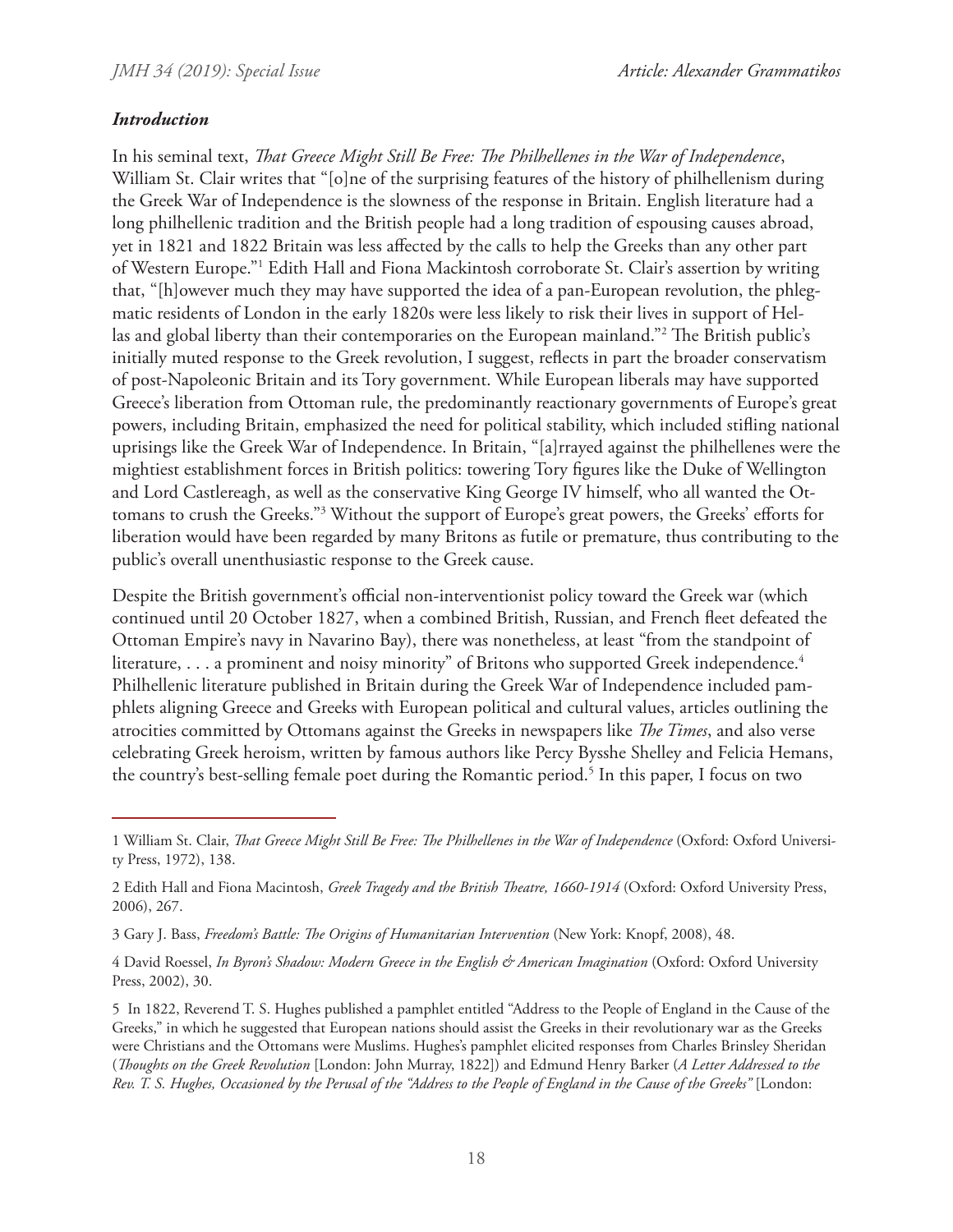### *JMH 34 (2019): Special Issue*

plays written during the 1820s which drew upon Lord Byron's reputation and legend to criticize (to varying degrees) the British for their apathy toward the Greeks and feature European (Irish and British) characters in Greece supporting the Greeks in their bid for independence: George Burges's *The Son of Erin, or, the Cause of the Greeks* (1823) and John Baldwin Buckstone's *The Maid of Athens; Or, the Revolt of the Greeks* (1829).

British Romantic theatre was a genre especially well-suited to portrayals of the Greek War of Independence, as Romantic-era audiences understood that there was an explicit connection between the theatrical and political stages. Writing about the late eighteenth-century dramatic stage (but equally applicable to early nineteenth-century theatre), Betsy Bolton submits that:

> Late eighteenth-century discussions of theatre and politics tend to dwell on the theatre's ability to shape a mass of spectators into an audience and, by extension, its power to shape that audience into a nation. In emphasizing the links between politics and the stage, social critics in the 1780s and 1790s drew on a long-established association between theatre audiences and the body politic.<sup>6</sup>

As Bolton argues, British drama "staged" matters of state and invited audience members to become active participants in discussions and debates about the British nation. She writes: "The playhouse as a microcosm of the state could be used to present an idealized view of English people coming together as a nation."7 However, if the late eighteenth-century British stage was focused on redefining the nation following Britain's disastrous loss during the American Revolutionary War (1775-1783), the 1820s British stage I discuss would have reflected entirely different historical and political preoccupations, as the Britain which emerged after the Napoleonic Wars (1803-15) was a confident empire seeking to strengthen its global position.

In this paper, I extend upon Bolton's discussion of the late eighteenth-century stage as a microcosm of state politics and nation by reflecting upon how Romantic drama invited audiences and readers to think not only nationally, but *inter*nationally.<sup>8</sup> Specifically, I examine the ways in which Burges and

6 Betsy Bolton, *Women, Nationalism, and the Romantic Stage: Theatre and Politics in Britain, 1780-1800* (Cambridge: Cambridge University Press, 2001), 11.

7 Ibid., 12.

8 In *Romantic Globalism: British Literature and Modern World Order 1750-1830* (Columbus: Ohio State University Press, 2014), Evan Gottlieb argues that advances in industry, literacy, and print technologies, combined with a relative decline of the authority of traditional elites and religious institutions in Romantic-era Britain, all contributed to the country's increasing preoccupation with the rest of the world, what Gottlieb defines as the advent of a "global imaginary" (3). As he writes: "What I am calling Romantic globalism held not only that Britons needed to learn to see themselves as members of a nation whose geopolitical destiny was intimately bound up with those of the rest of the world, but also that

G. and W. B. Whittaker, 1823]). Sheridan supports the Greek revolution but adopts a conciliatory tone by suggesting that he is, unlike Hughes, "more anxious to soften the minds of my countrymen toward the Greeks, than to influence them against the Turks" (7). In his publication, Barker rejects the premise of Hughes's pamphlet and provides examples of Greeks massacring Ottomans during the war. For more on *The Times'* support of the Greek War of Independence, see Chapters 5 ("The Scio Massacre") and 6 ("The London Greek Committee") of Bass, *Freedom's Battle*. Percy Bysshe Shelley's *Hellas* (1822) was one of the first philhellenic works published during the war and remains one of the most popular. Felicia Hemans published many philhellenic poems in the 1820s and 1830s, including "The Voice of Scio" (1823), "The Bride of the Greek Isle" (1825), "The Suliote Mother" (1828), and "The Sisters of Scio" (1830).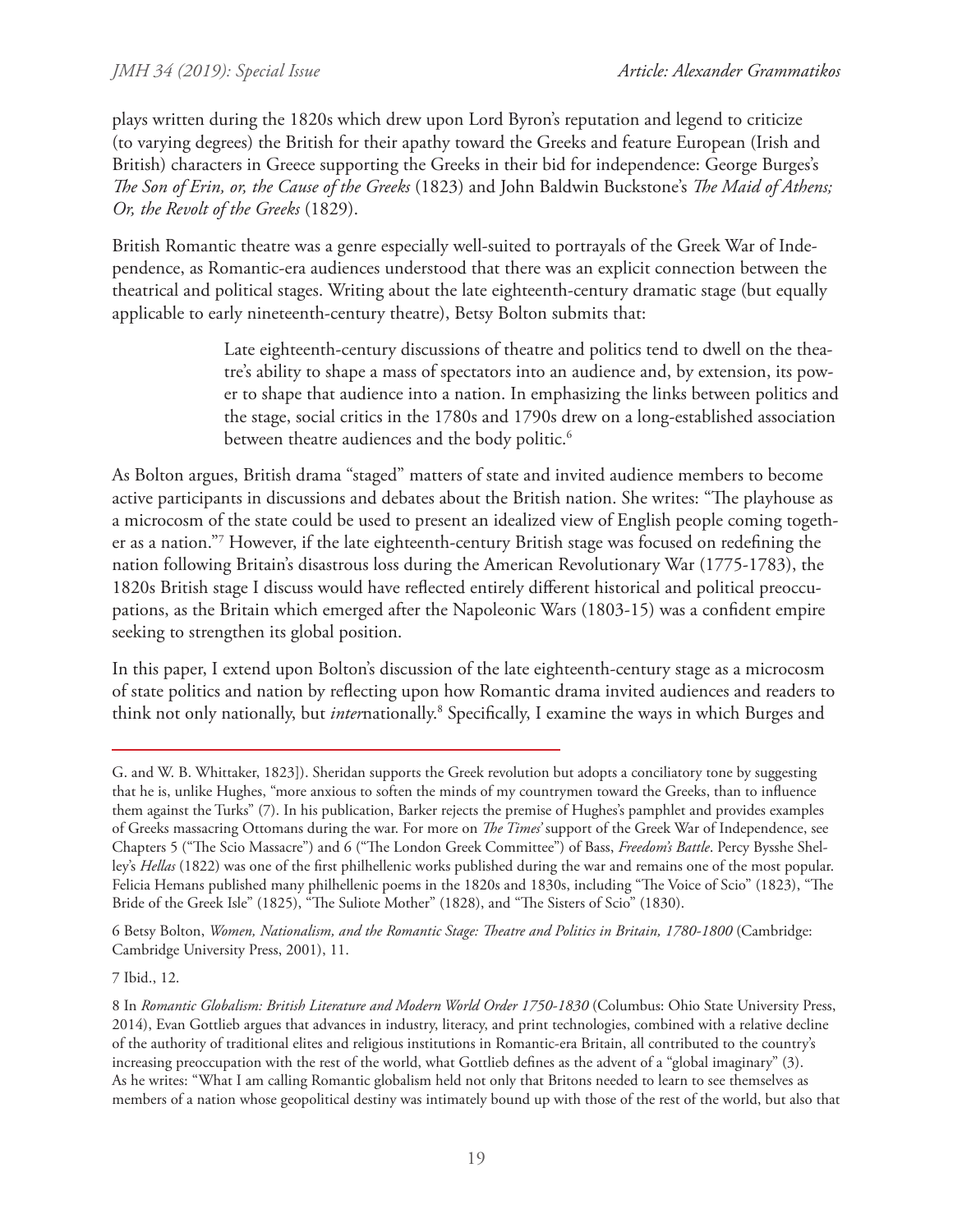Buckstone ask audiences to think about the Greek War of Independence as a global event in which Britain is implicated, and argue that for the two writers, the stage became an internationalized space to discuss Britain's role in Greek-Ottoman affairs and the ways in which British intervention in the war had the potential to reshape the futures (and national identities) of Greece, Britain, and Europe. Burges and Buckstone use their plays in order to attempt to shift public discourse and opinion about the Greeks and their desire for national independence. As Gioia Angeletti argues, "late eighteenthand early nineteenth-century dramas, whether they were performed or not, were shaped by the historical contingencies in which they were published or produced, and had an ideological impact upon contemporary social and political culture."9

By staging and dramatizing Greek-European transcultural relations in the ways that they do, Burges and Buckstone attempt to transform British perspectives of Modern Greece and Greeks, and anticipate how British involvement in Greek politics might positively alter both Greek and British political and national identities. In *The Location of Culture*, Homi K. Bhabha proposes that "[i]t is in the emergence of the interstices—the overlap and displacement of domains of difference—that the intersubjective and collective experiences of nationness, community interest, or cultural value are negotiated."10 Encounters between Greeks and Europeans in these plays—what we might call "contact zones" after Mary Louise Pratt who coined the term<sup>11</sup>—encourage British spectators (or readers) to think transculturally in considering their shared cultural, political, religious, and (emerging) national values and affinities with Greeks, and even, perhaps, to alter their own beliefs about what constitutes British identity as a result of their identification with another ethnicity.

However, as Pratt warns, contact zones are neither neutral nor innocent spaces of human interaction, but instead "social spaces where cultures meet, clash, and grapple with each other, often in contexts of highly asymmetrical relations of power."12 In fact, as I argue in this paper, Burges and Buckstone both recognize Britain as a dominant power in relation to Greece and use their plays to address and

9 Gioia Angeletti, "Introduction," in *Emancipation, Liberation and Freedom: Romantic Drama and Theatre in Britain, 1760-1830*, ed. Gioia Angeletti (Parma: Monte Università Parma, 2010), 4.

10 Homi K. Bhabha, *The Location of Culture* (London: Routledge, 1994), 2.

12 Ibid., 7.

such relations could be conceived as cooperative and egalitarian rather than competitive and hierarchical" (148). Nineteenth-century British theatregoers were encouraged to imagine many different worlds, including India, South America, and the Orient. During the Romantic era, theatre was becoming increasingly diversified, and thus capable of engaging a large number and wide range of viewers (and readers) in Greece's struggle for national liberation (the two Theatre Royals, Drury Lane and Covent Garden, could seat approximately 3000 spectators). According to Frederick Burwick, *Romantic Drama: Acting and Reacting* (Cambridge: Cambridge University Press, 2009), 7, "[f]rom the 1790s through the 1820s theatre performances adjusted to the expectations of the larger middle-class audiences. The period saw the rise of melodrama and a pervasive musical presence. Historical costumes and elaborate set designs provided a new verisimilitude". Discussing specifically British theatre about the Greek war, Hall and Macintosh, *Greek Tragedy*, 272, emphasize that dramas like C. E. Walker's *The Greeks and the Turks* (Coburg, 1821), J. Dobbs's *Petraki Germano* (Coburg, 1824), and H. M. Milner's musical drama *Britons at Navarino* (Coburg, 1827) engaged not only London audiences in Greece's bid for independence, "but that such plays were also popular in the British provinces".

<sup>11</sup> Mary Louise Pratt, "Introduction: Criticism in the Contact Zone," in *Imperial Eyes: Travel Writing and Transculturation* (London: Routledge, 2007), 1-12.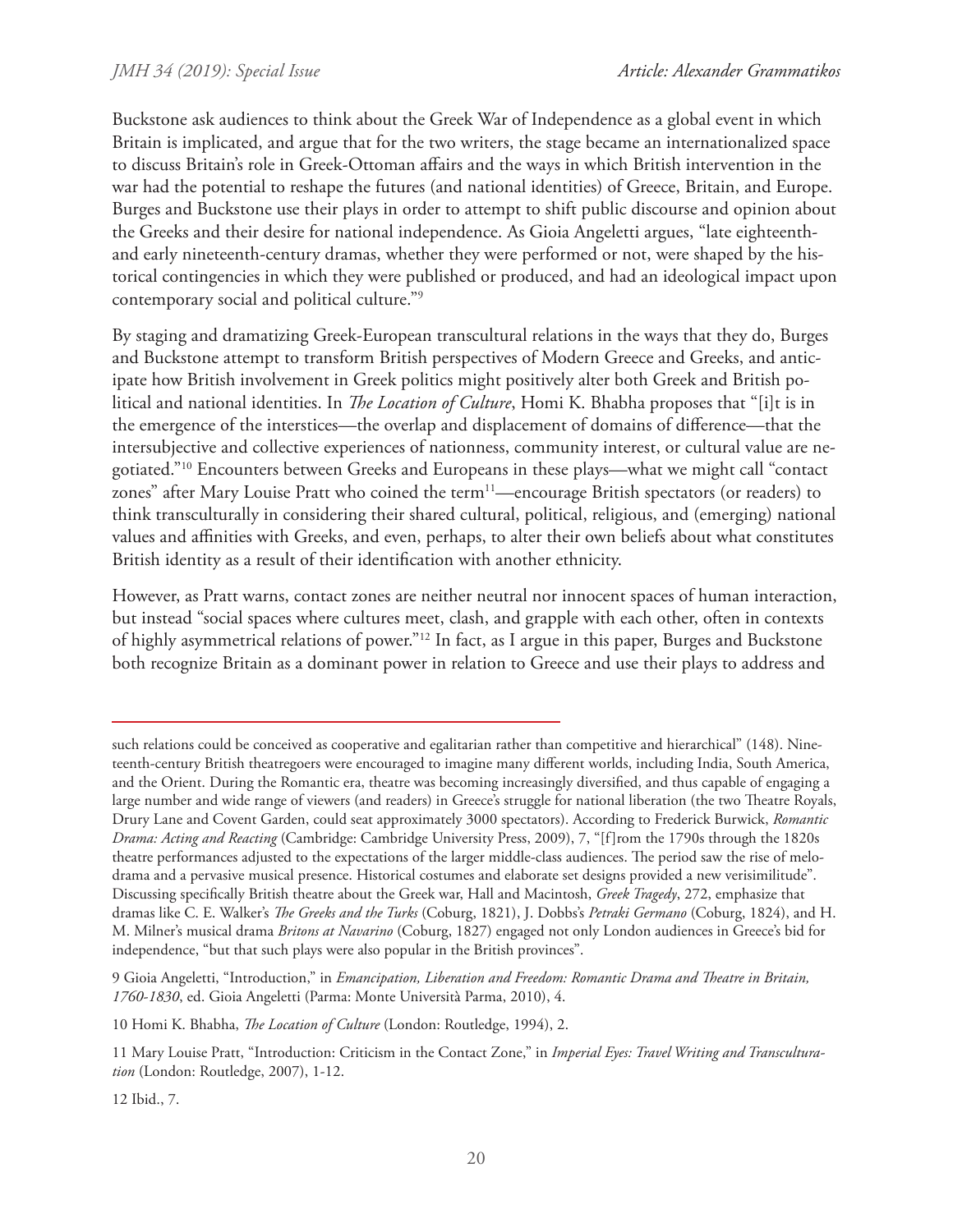rectify "asymmetrical relations of power" between Greeks and Britons.13 Specifically, I propose that Burges's and Buckstone's theatrical pieces set themselves apart from most other philhellenic literature of the period by drawing from the works and persona of Lord Byron, the most famous philhellene of the Romantic (and arguably, of any) era, to promote a British philhellenism which eschewed rendering Greece as primarily *female* or *feminine*. In *In Byron's Shadow*, David Roessel discusses Byron's literary influence upon other writers who produced works about Greece and argues that publications like *Childe Harold's Pilgrimage*, *The Giaour*, and *Don Juan* encouraged readers to regard "the feminization of Greece [as] an integral part of the depiction of the country as a politicized space."14 Importantly, Roessel proposes that Byron's promotion of a feminine Greece likely appealed to the West, as this conceptualization of Greece gave European men an incentive to rescue the Greeks from the Ottomans, providing them with "a noble role in the Greek revival."15 As Roessel explains, during the Greek War of Independence (and especially after the poet's death in 1824), Byron himself became integrated into the "romance of Greek liberation" when European artists began to allude to his writings and life in their own renderings of a feminized Greece under Ottoman threat and in need of European intervention.<sup>16</sup>

Certainly, Burges and Buckstone were aware of these philhellenic representations and uses of Byron and likely understood that Britain's (or Europe's) potential assistance to a *feminized* Greece also implied power over the country. As such, their plays—which avoid portraying Greece as female (and Europe/Britain as male) while still endorsing support for Greek independence and aligning Greece with European Enlightenment values and beliefs—draw upon Byron's Greek legacy to critique a British politics that exploits the Greeks' subordinate position for personal gain. Both Burges and Buckstone wrote their plays to endorse a liberalist vision of Greece's future and a relationship between Greece and Britain predicated upon their shared personal, cultural, and national values and beliefs. However, whereas Burges's *The Son of Erin* mounts a sustained attack on the British government and aligns Ottoman and British state politics, Buckstone's *The Maid of Athens* critiques Britons' apathy toward the Greek cause but deflects blame away from the British Government by suggesting that those Britons who take advantage of Greeks' subjugation do not represent the country's true feelings about the Greek war. This was in part due to the context in which they were written: published in 1823, Burges's play was released during a period when Britain had not publicly endorsed the Greek cause, making it difficult for the playwright to envision British governmental support for the Greeks. On the other hand, in *The Maid of Athens*, staged two years after the British Government had intervened on behalf of the Greeks, Buckstone is better able to critique Britain's disregard for the Greeks, particularly because the play is set in 1824, when Byron had already travelled to Greece in order to support the Greek cause. By 1829, it would not have been as radical to critique Britain's treatment of Greece, especially if that treatment was portrayed as being a thing of the past.

16 Ibid., 77.

<sup>13</sup> Byron, too, addressed the power imbalance between Greece and Britain in the Notes to Canto 2 of *Childe Harold's Pilgrimage*. For more, see Alexander Grammatikos, "*Childe Harold's Pilgrimage*, British Travellers to Greece and the 'Idea of Europe,'" in *Byron: The Poetry of Politics and the Politics of Poetry,* ed. Roderick Beaton and Christine Kenyon Jones (Abingdon: Routledge, 2017), 226-38.

<sup>14</sup> Roessel, *In Byron's Shadow*, 65.

<sup>15</sup> Ibid., 88.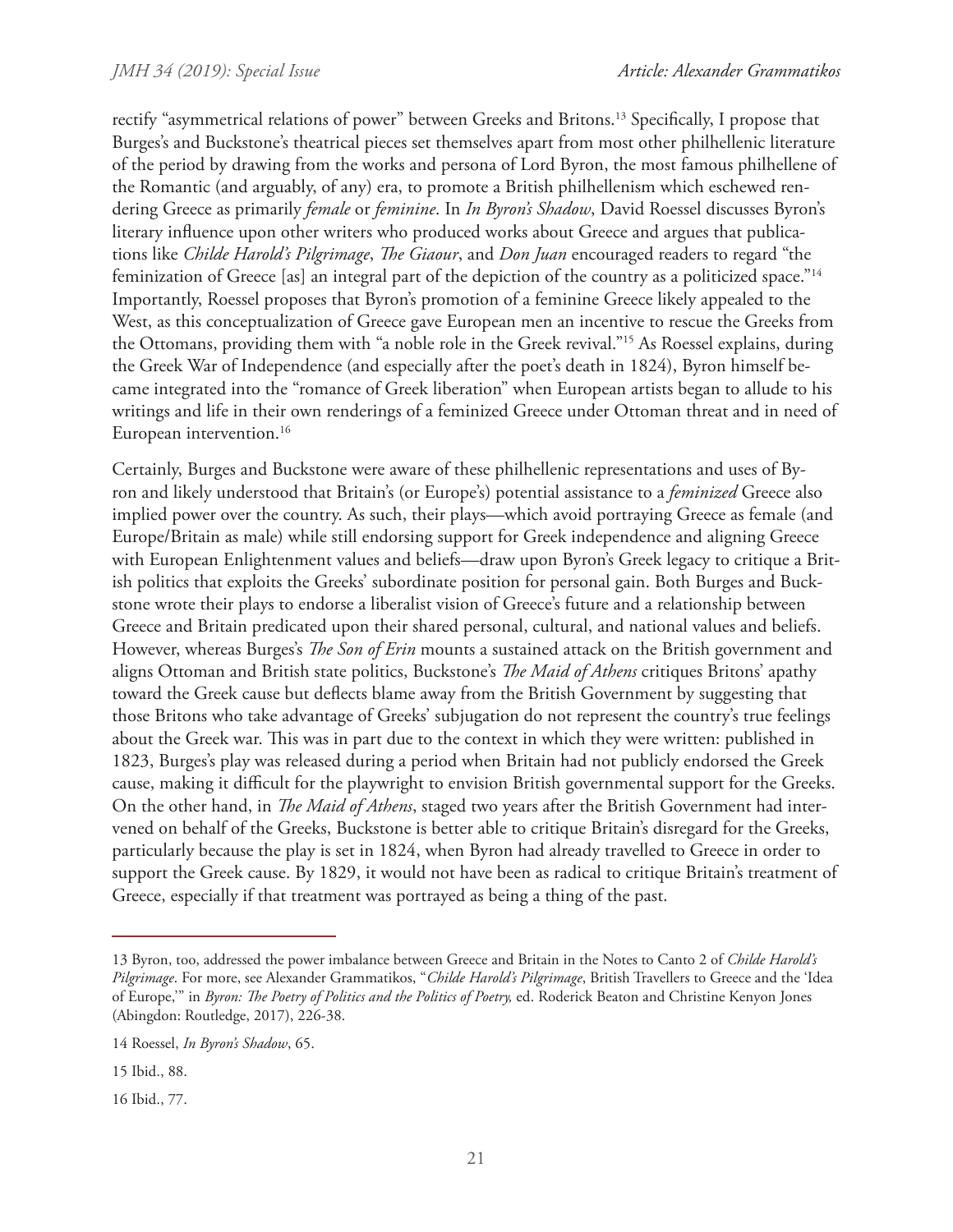# *"And Europe's Sons, Who Fled the Tyrants' Clutch, / Shall Meet in Paradise of Equal Rights": Greek-Irish Transcultural Relations and the Ottomanization of Britain in George Burges's* **The Son of Erin**

When George Burges (1785-1864), the nineteenth-century classicist who translated into English many Ancient Greek writers, including Thucydides, Demosthenes, and Euripides,<sup>17</sup> decided in 1823 to write a play critical of the British Government's attitude toward liberal causes like the Greek War of Independence, he did so at a particularly infelicitous time. Although the staunchly conservative Lord Castlereagh had been replaced as Secretary of State for Foreign Affairs by the slightly more liberal George Canning—who declared Britain neutral in Ottoman-Greek warfare and in March 1823, "formally recognized the Greek revolutionaries as belligerents, giving them the protections of the laws and customs of war"—Britain was officially still an ally of the Ottoman Empire that rejected Greek claims to independence.<sup>18</sup> More problematic than Burges's timing, however, was the content of his play. In *The Son of Erin or the Cause of the Greeks*, an Irish pirate named Gerall who has been living in Greece chooses to forego his life of piracy in order to support the Greeks in their bid for independence. In the course of the play, Gerall meets the Greek men Demetrius and Pargas and decides to fight alongside them; however, he and his Greek friends are captured by Pacha Mustapha. This development causes the play's protagonists to initiate a scathing, pages-long rebuke of the Ottomans' suppression of universal rights, a critique also directed at the British Government, an ally of the Ottoman Empire. Importantly, too, as I will discuss in more depth later on in this paper, Burges aligns the Greek revolution with the Irish rebellion of 1798, thus indicating that the Ottoman Government's authoritarian conduct toward the Greeks is reflective of the British Government's conduct toward the Irish. Unsurprisingly, *The Son of Erin* was rejected by London's two "legitimate theatres" (Drury Lane and Covent Garden), which compelled Burges to instead publish the play with John Miller of Fleet Street (Burges was the printer) and compose a preface that criticized the Royal Theatres. As Burges writes: "[I]lliberal laws and monopolizing licenses debar a population of nearly a million of souls from the power of enjoying the regular drama, except at two houses,"19 a point that agitated him because, as he states, "I wrote a play, which I meant to be heard as well as seen."20 Britain's theatre laws also prevented Burges from staging his drama elsewhere after it had been rejected by the two Royal Theatres, a fact that limited the writer's ability to spread his message of support for the Greek cause.

<sup>17</sup> Alfred Goodwin, "George Burges (1785/6–1864)," in *Oxford Dictionary of National Biography*, ed. H. C. G. Matthew and Brian Harrison (Oxford: Oxford University Press, 2004), n.p.

<sup>18</sup> Bass, *Freedom's Battle*, 114.

<sup>19</sup> George Burges, *The Son of Erin, or, the Cause of the Greeks*[…] (London: John Miller, 1823), vii.

<sup>20</sup> Ibid., viii. In the preface, Burges's tone is haughty and inflammatory—he suggests his play was rejected because it is "above the intellect of the audience" (viii)—but he does bring up valid arguments against Drury Lane and Convent Garden, the only two playhouses in Britain that could legally stage dramas until 1843. In particular, Burges complains that the Royal Theatres are not political enough and provides his suggestions for helping to ensure "radical reform take place on every point connected with the [British] stage" (vii)—an idea that is thoroughly mocked by *The Monthly Review* in its critique of *The Son of Erin*. For more, see: Unsigned review of *The Son of Erin, or, the Cause of the Greeks: A Play in Five Acts*[…], by George Burges, and *A Letter to the Rev. T. S. Hughes*[…] *occasioned by the Perusal of his "Address to the People of England in the Cause of the Greeks*, by Edmund Henry Barker, *Monthly Review* no. 102, September 1823: 31-35. http:// bit.ly/2sQi4E7.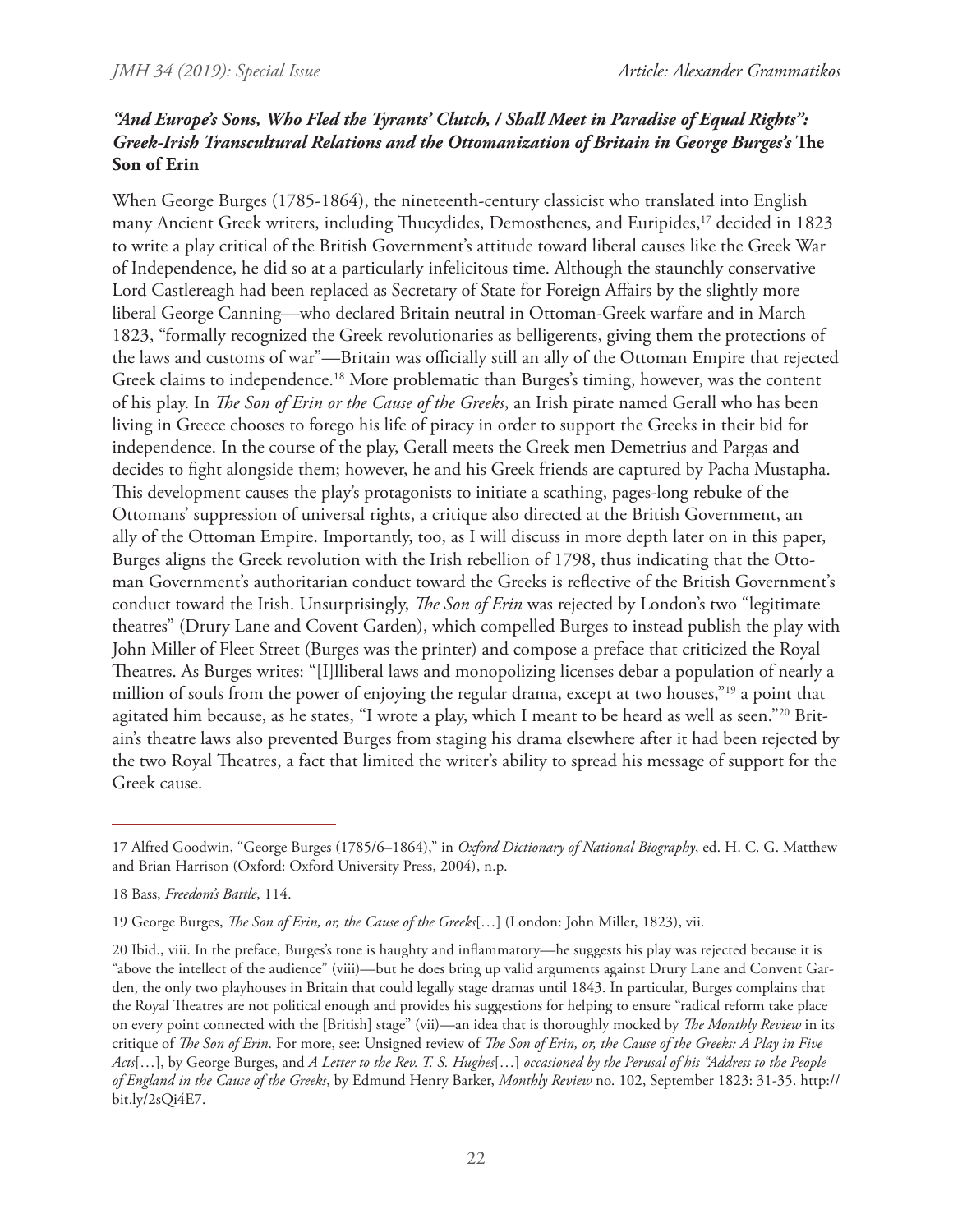Over the course of *The Son of Erin*, readers learn about Gerall's life prior to his time in Greece. Born to a revolutionary Irish earl who was forced to flee his homeland for Spain after Ireland's failed rebellion against England in 1798, Gerall himself had to depart Spain when his friend Don Juan discovered that the Irishman was having an affair with his wife Donna Elvira.<sup>21</sup> Upon leaving Spain, Gerall's ship was attacked by a group of pirates whom he agreed to join as a member, and later, to lead, as is the circumstance at the beginning of the play. By emphasizing throughout *The Son of Erin* Gerall's revolutionary familial roots and rebellious character, Burges signifies that his protagonist is the ideal supporter and defender of "the cause of the Greeks," the play's subtitle.<sup>22</sup>

In fact, abandoning his life as a pirate, Gerall eventually joins forces with the Greeks, a decision foregrounded by Burges's stage directions at the beginning of Act III, scene i: "In a defile through a hilly country, a side-view of a Grecian temple in ruins on the top of a hill, and a waterfall, with a double leap."23 As it did for many European visitors to Greece in the late eighteenth and early nineteenth centuries, this picturesque classical scene inspires Gerall to meditate upon Greece's glorious past.<sup>24</sup> He calls the ruined temple a "Proud relic of the better days of Greece" and exclaims "What joy to view / Thee, Greece, the sower and the soil of all / This life hath seen, man to instruct, improve."<sup>25</sup> And, just as other travelogue writers (including Byron) did before him, Burges politicizes Greece's ancient past by associating the land and its ruins with the degradation of the present:

> But, oh what tortures, hapless land, for thee These heart-strings tear, to see thee trampled thus By barbarous hordes, whose ancestors their grave Thrice found by Grecian weapons, drench'd in gore, Dug in Earth's clay, and Amphitrite's wave.<sup>26</sup>

Gerall recalls Greece's past martial successes (both on land and at sea), when the Greeks "thrice" de-

23 Burges, *Son of Erin*, 32.

25 Burges, *Son of Erin*, 32.

<sup>21</sup> On the Irish Rebellion of 1798, see Thomas Pakenham, *The Year of Liberty: The Great Irish Rebellion of 1798* (London: Abacus, 1969); Helen Litton, *Irish Rebellions 1798-1916: An Illustrated History* (Dublin: Wolfhound Press, 1998); Stuart Reid, *Armies of the Irish Rebellion 1798* (Oxford: Osprey, 2011).

<sup>22</sup> Gerall is undoubtedly influenced by Byron's creation of the "Byronic hero," a heroic, but complicated, character with a secret past that plagues him. Gerall's pirating lifestyle recalls Byron's "Turkish Tales," and especially *The Corsair*, while the Irishman's affair with Donna Elvira recalls Byron's mock epic *Don Juan*, the majority of which had been published by 1823, the year Burges's *The Son of Erin* was released.

<sup>24</sup> Further on the ways in which British (and some European) writers engaged with the Ancient Greek past, see Timothy Webb, *English Romantic Hellenism, 1700-1824* (Manchester: Manchester University Press, 1982). In the introduction to his book, Webb emphasizes that Romantic Hellenism was not exclusively the purview of the mind and imagination or merely an extension of neoclassicism's engagement with Ancient Greek aesthetics, but also entailed a cultural and geographical (and thus, material) connection to Greece. Webb's study presents thirty-four textual excerpts from eighteenthand nineteenth-century writers and travellers, including Lady Mary Wortley Montagu, Johann Joachim Winckelmann, and Samuel Taylor Coleridge.

<sup>26</sup> Ibid., 32. cf. Canto II, stanza 73 of Byron's *Childe Harold's Pilgrimage*, in *Lord Byron: The Major Works*, ed. Jerome J. McGann (Oxford: Oxford University Press, 1986), 75. Indeed, Burges cites Byron's poetry and prose in various Notes to *The Son of Erin*.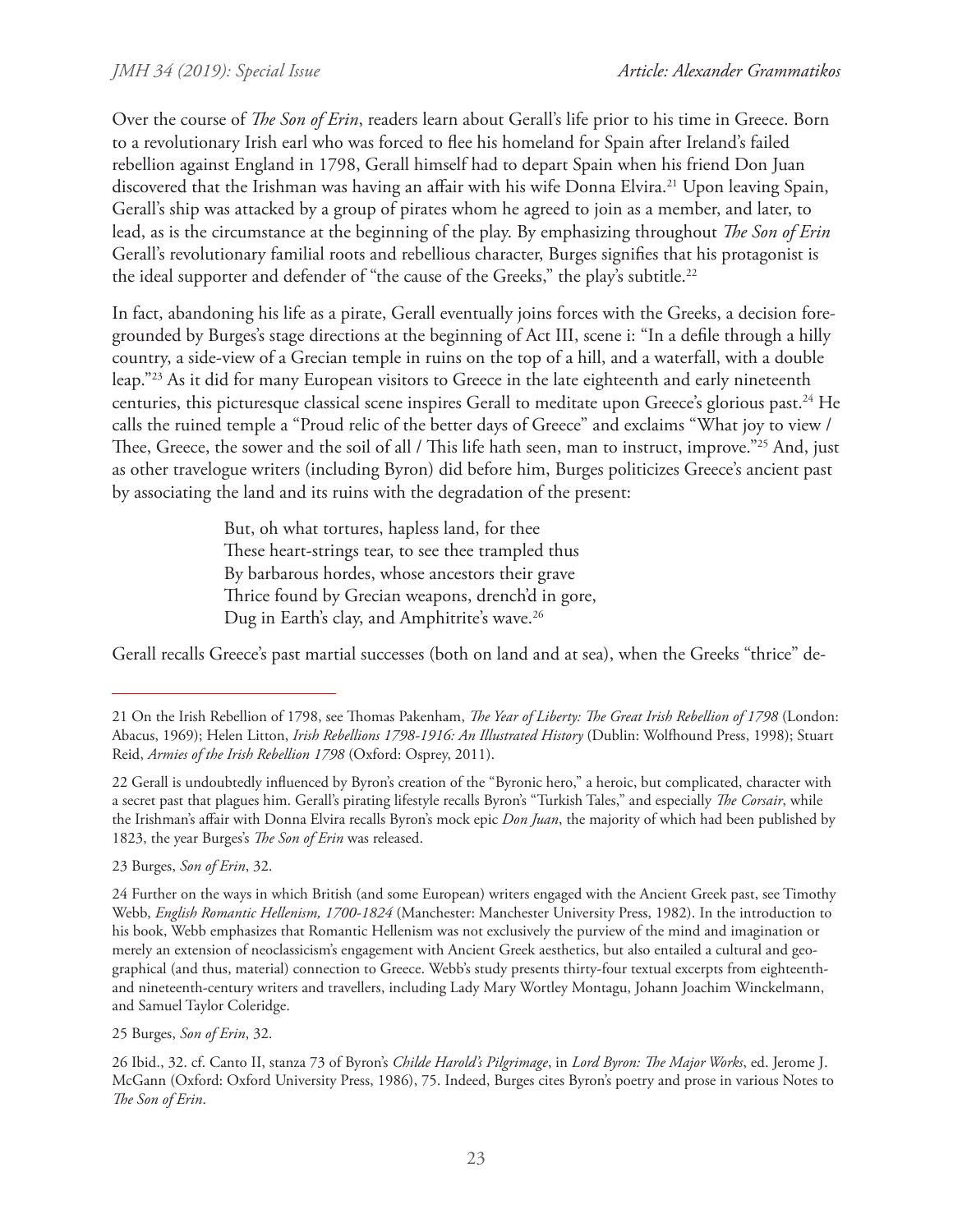feated the ancestors (the Persians) of the "barbarous hordes" (the Ottomans) who now rule over the country, though he remains skeptical about the "hapless" and "trampled" Greek land, prompting him to declare:

But what

Boots it in this lone wilderness to cry, 'Greece, be thou free!' when saviours none reply? I'll on, and thoughts of gall in silence feed, To find, in soil so rich, so poor the seed.<sup>27</sup>

For Gerall, the Greek land and its ruins recall Greece's glorious past, and by looking at them while considering Modern Greece's liberation (during the 1820s Greek War of Independence), the Irishman evinces a *logos of continuity* that provides his Greek contemporaries with a model for revolutionary action. That is, the ruins inspire Gerall to consider a future for Greeks wherein they are liberated from the Ottomans *through* their association with the Hellenic past. Indeed, as Yannis Hamilakis argues, classical monuments were, during and after the Greek War of Independence, considered "the material foundations of the new nation," while Ancient Greece's material artifacts became the ideological basis of the new nation after the war.<sup>28</sup> And, as Artemis Leontis argues, Greece's natural landscape and ancient ruins not only consolidated Greece's bid for independence, but also contributed to nineteenth-century Greek and European discussions about Hellenic identity: "In its intersection with a national tradition, *topos* gives historical roots to imagined community."29 Burges emphasizes Greece's materiality not only to encourage his British audience to advocate for the safeguarding of the Greek past by supporting the revolution, but also to identify contemporary Greeks with the classical past that surrounds them.

If, as Leontis argues, "homeland requires that one narrate a past, claim a present, and prophesy a future," Gerall initiates this process at the beginning of Act III by looking to Greece's ancient land and ruins to think about the revolutionary present.<sup>30</sup> However, although Gerall's meditations reinforce the idea that Greece's glorious past can inspire contemporary heroism, the Irishman is not convinced that this present is yet possible, compelling him to declare that "saviours none reply".<sup>31</sup> Nevertheless, the potential "saviours" of Greece to whom Gerall makes reference *do* reply a mere few lines after his

<sup>27</sup> Burges, *Son of Erin*, 34. The Persians and the Ottomans, of course, are not ancestors; instead, it had become a common trope by the time of the Greek War of Independence to associate the two "Eastern" peoples with one another. For more, see Gonda Van Steen, *Liberating Hellenism from the Ottoman Empire: Comte de Marcellus and the Last of the Classics* (New York: Palgrave, 2010).

<sup>28</sup> Yannis Hamilakis, *The Nation and Its Ruins: Antiquity, Archaeology, and National Imagination in Greece* (Oxford: Oxford University Press, 2007), 63. As Hamilakis continuously emphasizes, Ancient Greece's material artifacts became the ideological basis of the new nation after the Greek War of Independence. Hamilakis writes, "[a]s the new imagined community of the nation was establishing itself, and as it was attempting to create its own nation-state, antiquities, the material signifiers of continuity between classical Greece and the new nation (soon to become state), became extremely prominent" (78).

<sup>29</sup> Artemis Leontis, *Topographies of Hellenism: Mapping the Homeland* (New York: Cornell University Press, 1995), 11.

<sup>30</sup> Ibid., 2-3.

<sup>31</sup> Burges, *Son of Erin*, 34.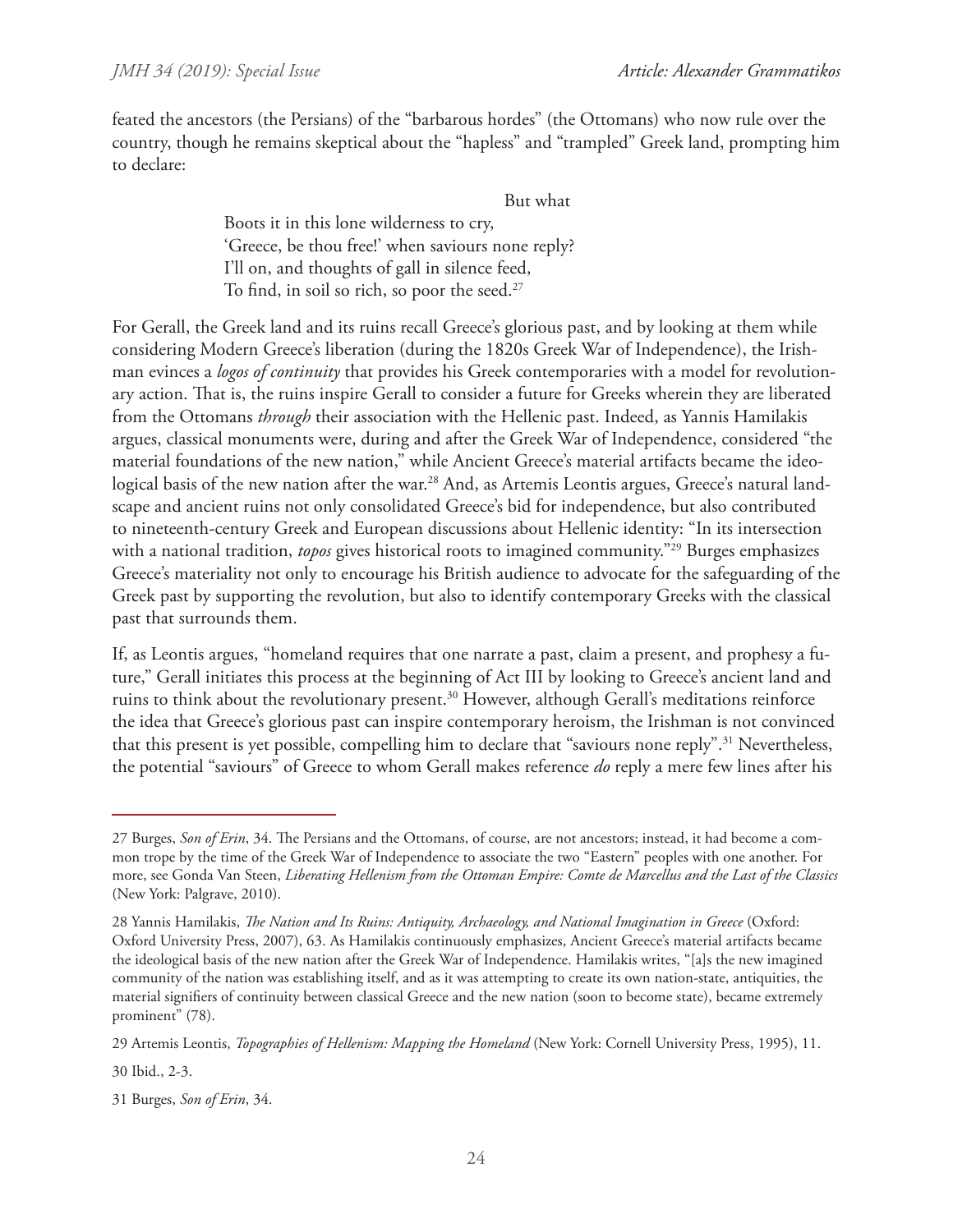monologue when Burges introduces the Greek characters Demetrius and Pargas to his play.32 Listening to Demetrius and Pargas speak amongst themselves, but not initially revealing himself to them, Gerall hears the two men discuss Greece's subjugation and their plans to help liberate their people. Demetrius, for example, tells Pargas that "The game, we play for life and liberty, / Is never lost, till won. We have been check'd, / Not mated yet<sup>"33</sup> and that Greece, "tho' withering, still her charms / Shows in her form and fire not all extinct."34 Pargas, in turn, declares that although Greece "The Spartan's breath once animated,"35 the Greeks are now "Mere shadows, with the outside form of man."36 Like Gerall, the two men conceptualize Greece's current state of subjugation by referring to the past, which provides them (and their fellow countrymen) with the stimulus to revolt and with heroic models with which to identify. If, as Michael Herzfeld argues, the early nineteenth century witnessed Greeks beginning to think about themselves in relation to their ancient forebears,<sup>37</sup> this identification resulted in Greeks "understand[ing] themselves both as members of a shared national culture and as the bearers of an illustrious national history. This new sense of history and of collective identity, in turn, gave them a new belief in their political agency."<sup>38</sup> During the period of crisis which the Greek revolution was, ancient culture became a means through which men like Demetrius and Pargas could assert their country's power, and through which Burges could attempt to convince his readers of Greece's and Greeks' cultural (and proto-national) exceptionalism.

More than merely focusing on contemporary Greeks' affinity to the ancients as a means of gaining independence, though, Burges emphasizes the importance of intercultural relations between his Irish

33 Burges, *Son of Erin,* 35.

38 Katie Trumpener, *Bardic Nationalism: The Romantic Novel and the British Empire* (Princeton: Princeton University Press, 1997), 24.

<sup>32</sup> While Demetrius is a personal name in Greek, Pargas is not. Instead, Parga, which Byron names in Canto 3, stanza 13 (line 762) of *Don Juan*, is a mainland town in Greece that was politically significant during the period in which Burges composed his play. According to Roderick Beaton, *Byron's War: Romantic Rebellion, Greek Revolution* (Cambridge: Cambridge University Press, 2013), 57-58, "A delayed and unintended consequence of the arrangements concluded at the Congress of Vienna in 1814 and 1815, that had given Great Britain control of the Ionian Islands, was that the mainland town of Parga had to be ceded to Ali Pasha". Souliote Greeks who refused to "submit to their arch-enemy, Ali" (Beaton 58) moved to the Ionian island of Corfu. Significantly, as Beaton discusses, "the British government in Corfu had accepted a substantial sum of money from Ali in return for ceding the territory" (58). While, "[i]n reality, this was paid as compensation for the displaced townspeople," liberal Europeans considered this payment a betrayal of the Greeks by the British and yet another indication that Greeks must "trust no outside help but to stand up for themselves" (Beaton 58) in their bid for independence.

<sup>34</sup> Ibid., 37.

<sup>35</sup> Ibid., 36.

<sup>36</sup> Ibid., 35.

<sup>37</sup> In *Ours Once More: Folklore, Ideology, and the Making of Modern Greece* (Austin: University of Texas Press, 1982), Michael Herzfeld demonstrates how nineteenth-century Greeks "constructed cultural continuity in defense of their national identity" (4). Rather than criticize the practice, however, Herzfeld insists that "the Greeks were acting no differently than the representatives of other, older European scholarly traditions. The selective character of their research was a well-established trait: Europeans of widely-separated times and cultures had long been apt to reconstitute Classical Greece in the terms most familiar to them. The concept of Hellas was already a quicksand of shifting perceptions when the modern Greeks came to it in their turn, bringing with them their specialized nationalistic concerns" (4).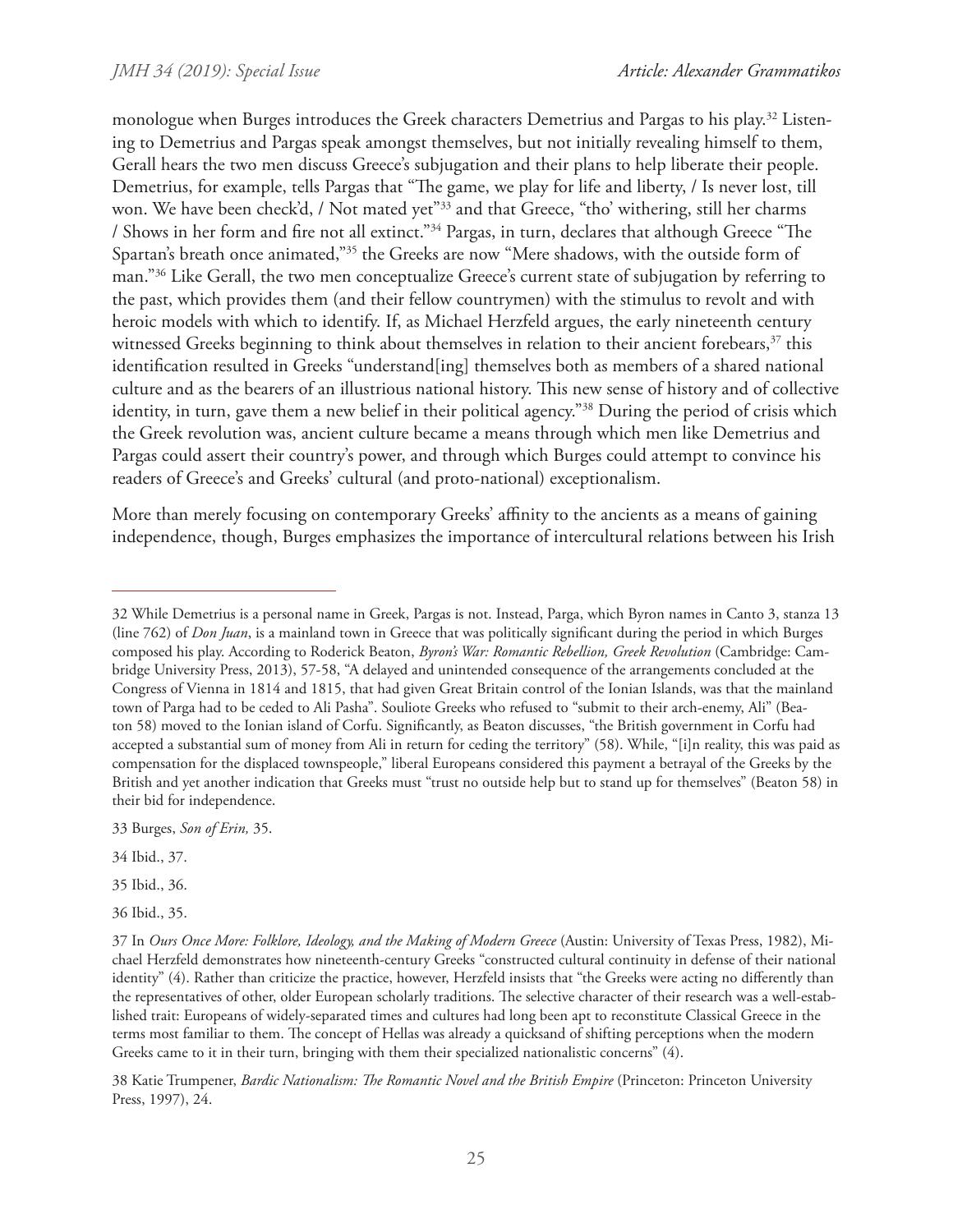protagonist and the two Greek men, as well as Gerall's own connections to Greece, in consolidating Greek freedom. In fact, during Demetrius's declaration that "Greece hath seen its star of glory rise" but that the fate of its people "'tis now / To weep her sun, that sinks to rise no more,"<sup>39</sup> Burges's stage directions indicate "Gerall *advances nearer, behind* Demetrius."40 And following this stage direction, Pargas proclaims:

> And hear, ye heroes of the olden time, The prayer of Pargas. Let one sunny smile Play round your lips, in sign that if we fall In this last fight of freedom, we have quaff'd The foretaste of immortal glory, such As consecrates your name.<sup>41</sup>

Ostensibly, Demetrius's and Pargas's declarations are supplications to Greece's ancient heroes, but Gerall's approach behind them as they pray invites readers to acknowledge the Irishman as their "saviour" (the one that he himself had earlier called for), who hears the Greeks' prayers. Indeed, upon introducing himself to the two men, Gerall tells them that "With joy I've heard, unseen, thy hopes, thy fears, / Your prayers and plans; and my soul yearns to make / The trinity of noble hearts."42

Gerall—the former corsair leader with a rebellious past and radical familial inheritance—is the foreigner who best identifies with the plight of the Greeks and who is best-positioned to assist them in their bid for independence because, as he tells the two Greek men:

> Like yours, The land, where first I drew my breath, has groan'd Beneath a master's tread; in Freedom's cause, Like you, I've suffer'd much; and I am bold, And free—this good at least the exile boasts, To those, who cower at home, denied—the flag Of Liberty, where'er through Slavery's night With lightning-ribbands flashes it and floats, Still to pursue.<sup>43</sup>

By alluding to the Irish rebellion of 1798 against the English and comparing this uprising to the 1821 Greek War of Independence, Gerall creates a moment of historical and transcultural *hybridization* (to use a term from Homi K. Bhabha) wherein men from two different ethnic backgrounds share their experiences (and forces) in order to establish a stronger movement for freedom. In fact, Gerall underscores his affinity with Demetrius and Pargas by recalling that his father was so inspired by Ancient Greece's dedication to Liberty that he "Bid me thy letters, Greece, with lisping lips / To

43 Ibid.

<sup>39</sup> Burges, *Son of Erin*, 37.

<sup>40</sup> Ibid.

<sup>41</sup> Ibid., 37-38.

<sup>42</sup> Ibid., 39.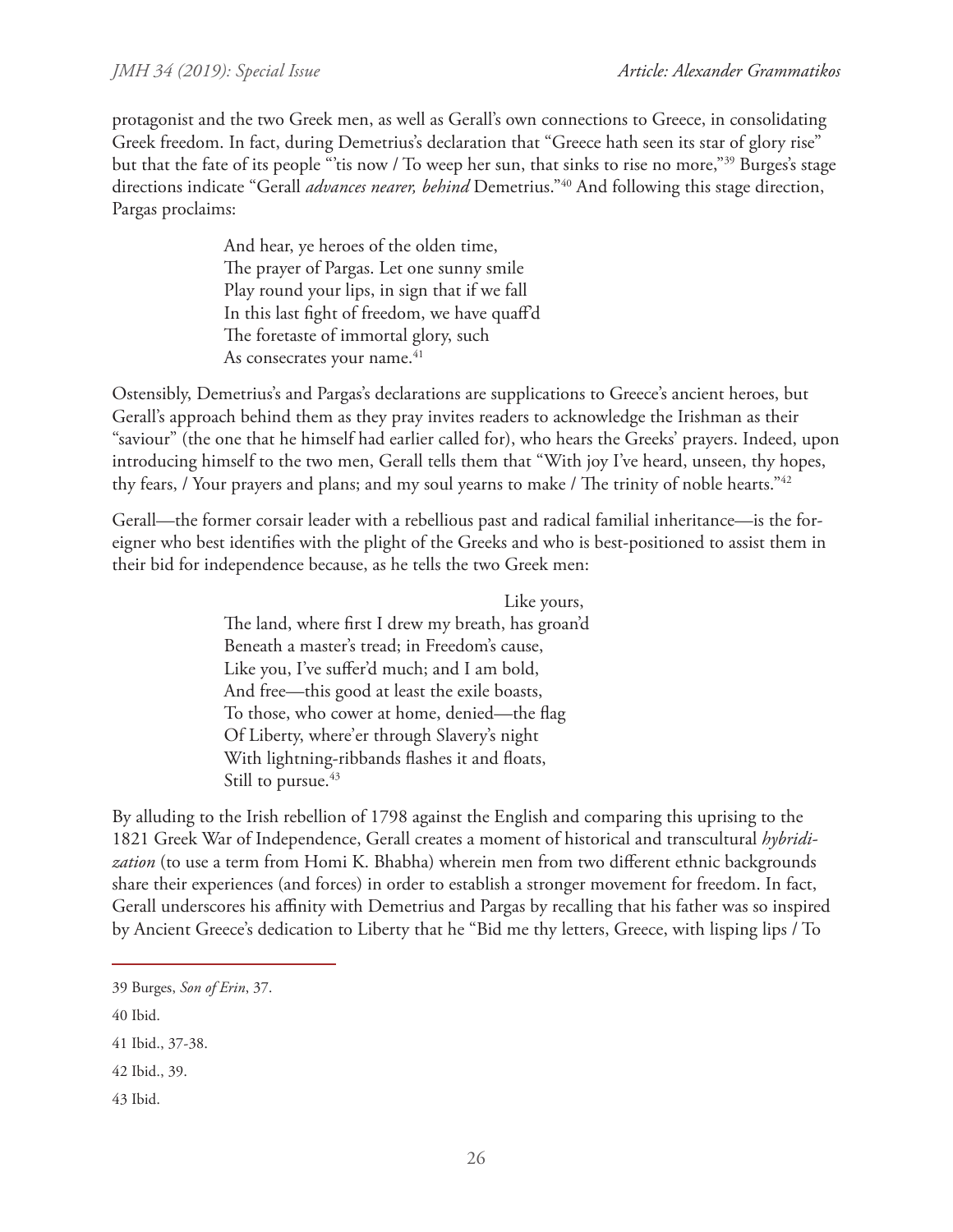sound" and became "A martyr to the cause of equal rights" by fighting for his country's sovereignty.<sup>44</sup>

By drawing parallels between the Irish and the Greeks, however, Burges forces his English audience into a difficult position, as they must confront the playwright's indication that similar parallels should be made between the Ottomans who subjugate the Greeks and the British who oppress the Irish.45 In fact, in his notes which appear after the play, Burges criticizes the Holy Alliance and the Foreign-Enlistment Bill, an 1819 act introduced by ministers George Canning and Lord Castlereagh (Burges only mentions the latter) in order to restrict Britain's involvement in foreign uprisings, including the Spanish and Greek revolutions.<sup>46</sup> Burges writes:

> Had the majority of the House of Commons not been dead to the shame of acting the part of spiritless slaves to a cold-blooded minister, they would have rejected with abhorrence any proposal to prevent Englishmen from assisting the weak against the strong. The damnable doctrine laid down by Castlereagh, that Liberty is not suited for all times, places and conditions of men . . . could never have met with support, except from those, who ... are forbidden to act, speak, or think like honest men.<sup>47</sup>

By focusing his critique on the British Government in his Notes, Burges indicates that *The Son of Erin*, rejected by both Drury Lane and Covent Garden, had not meant to antagonize or alienate a London audience, but instead to criticize a government that the playwright suggests fails to reflect the spectators' values. If Castlereagh "embod[ied] to the philhellenes all the uncaring forces of high policy, the cruelty of the imperial courts, calmly prepared to see Greece meet an Irish fate", <sup>48</sup> Burges's task is to convince a broader audience (or readership) that Britain's foreign policy is misguided and contrary to the country's esteem for national sovereignty and human rights. He attempts to do so, I propose, by ending *The Son of Erin* with Gerall, Demetrius, and Pargas expressing their adherence to shared Enlightenment beliefs and contrasting their beliefs with the Ottoman commander Mustapha's defense of an authoritarian state that imposes upon the will of the people, a form of governance the playwright suggests resembles that of Tory-led Britain.

Captured by Pacha Mustapha after the Ottoman officer learns of the Greeks' intention to revolt, Ger-

47 Burges, *Son of Erin*, 118.

<sup>44</sup> Ibid., 40.

<sup>45</sup> During the Romantic period, Britain maintained (mostly) positive relations with the Ottoman Empire, with whom they traded and partnered in order to prevent the expansion of both France and Russia in the Mediterranean area. For more on nineteenth-century British-Ottoman relations, see Steven Richmond, *The Voice of England in the East: Stratford Canning and Diplomacy with the Ottoman Empire* (London: Tauris, 2014).

<sup>46</sup> Burges's decision to attack Britain's Foreign Secretary, Lord Castlereagh, for his advocacy of a staunchly conservative Europe hints at the type of audience the playwright sought to influence, as the minister's "secretive and often reactionary foreign policy, cozily aligning Britain with the despotic empires of the Holy Alliance, made him a lightning rod for liberal and radical hatred at home" (Bass, *Freedom's Battle*, 59).

<sup>48</sup> Bass, *Freedom's Battle*, 60. Perhaps even more damning for Burges was the fact that Castlereagh himself was Irish, of the Protestant Ascendancy, a term used to designate the Protestant Irish who had social, political, and economic dominance over other Irish people (including those who were Catholic and Jewish) and who could attain positions of power in England. For more on the formation of the Protestant Ascendancy, see Patrick Walsh, *The Making of the Irish Protestant Ascendancy: The Life of William Conolly, 1662-1729* (Woodbridge, Suffolk: Boydell Press, 2010).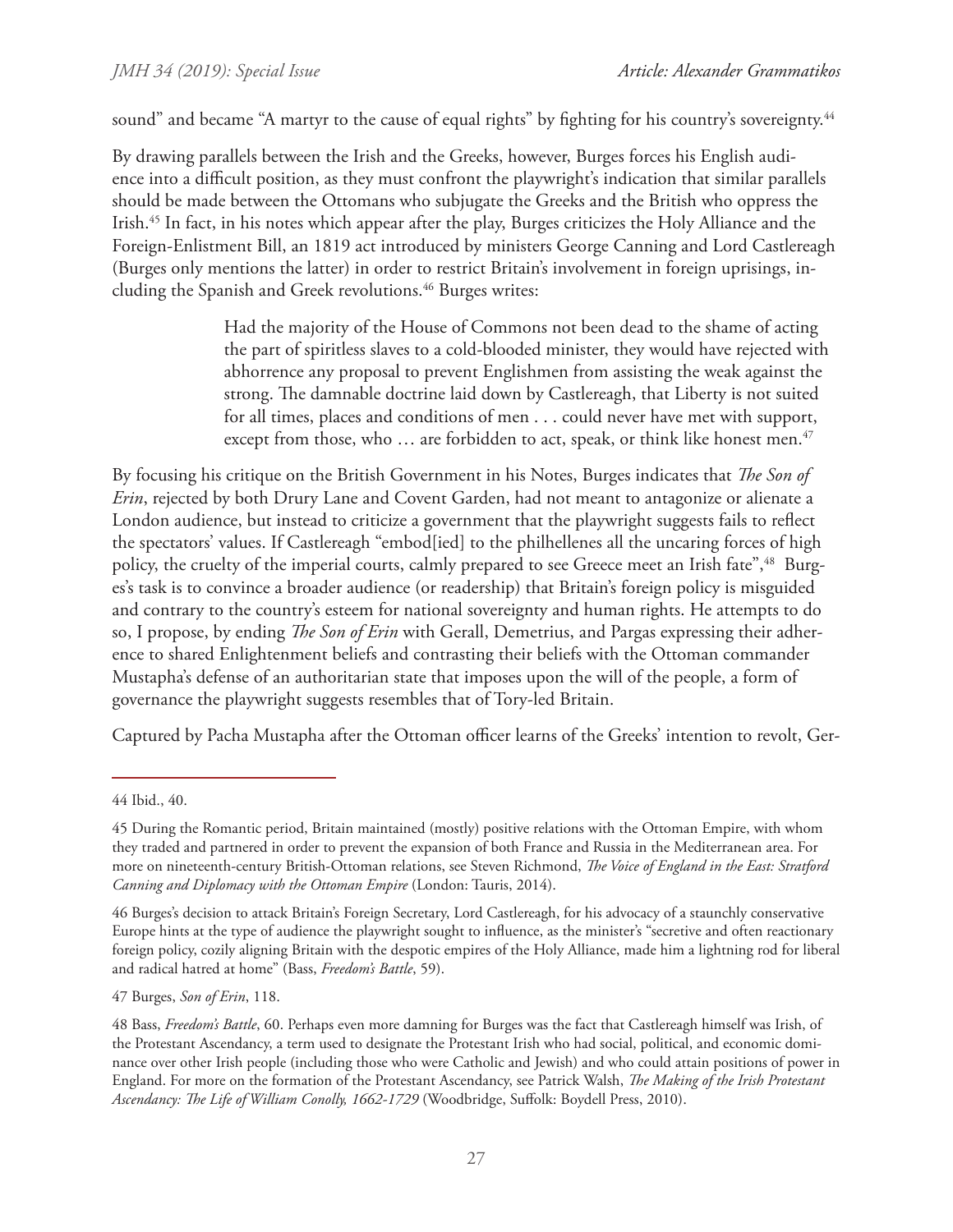all, Demetrius, and Pargas use their audience with Mustapha to express their belief in the values of liberty, equal rights, and universal love. Pargas tells Mustapha that nature's "will is Universal Liberty" and repeats the phrases "Universal Liberty" and "Intellectual Liberty" multiple times throughout his monologue.49 Demetrius, in turn, extends upon Pargas's celebration of liberty by suggesting that it is a value sought for globally—"from the Arctic to th'Antarctic pole"—and one that leads to equality amongst people, stating: "And Europe's sons, who fled the tyrants' clutch, / Shall meet in Paradise of equal rights."50 By referencing "Europe's sons,"—and before this, the "Arctic," "Antarctic," and "Colombia's climes"—Demetrius emphasizes the universality of the fight for freedom, thus strengthening Greece's right to stage a national uprising.<sup>51</sup>

Although Pargas's, Demetrius's, and Gerall's panegyrics on liberty and equality are directed toward Mustapha—the Muslim man who deems equal rights a "wilderness" and independence and republicanism a "leaden weight"—the men's proclamations also act to critique a European alliance that has ignored European Enlightenment values.<sup>52</sup> In fact, in his speech Demetrius suggests that "freedom's dove" has "been chased by beaks of eagles," and "By leopards bay'd at"53—eagles and leopards (lions) appearing on the coat of arms of the Holy Alliance and Britain, respectively. Mustapha *id est* Britain becomes even more apparent when Burges has the Ottoman ruler reject Gerall's claim that "At nature's banquet, Universal Liberty, / To prince and peasant equal place and plate<sup>"54</sup> by emphasizing the primacy of the state. Mustapha tells Gerall, "Nor will I parly with the man who dares / To question pow'r's legitimacy, / Or the state's creed. The necks that will not bend, / The bow-string soon will break,"55 a defense of state power that reflects the British government's own authoritarian mode of rule since the late eighteenth century.<sup>56</sup> In fact, just in case Burges's readers have missed his critique of the Tory government in these lines, Burges adds a footnote to the passage: "To the *dicta* and *facta* of English judges I owe this sentiment, almost too despotic for the mouth of a Turk."57 Later still, Burges has Gerall inform Mustapha that he has joined the Greek cause out of a "Universal Love" not shared by Europe's "Giaour Kings" who with "the Sultan's leagued; / And they no doubt have guarantied his crown."58

- 54 Ibid., 106.
- 55 Ibid., 106-7.

56 In his Notes to *The Son of Erin*, Burges writes "It is nearly thirty years ago since the gagging-bills were passed by a House of Commons, whose only business during the time of Pitt and Castlereagh was to read the edicts of the minister" (122). In 1819, the Tory government implemented The Six Acts, which prevented weapon training; allowed public officials to confiscate weapons; reduced opportunities for bail and sped up court proceeding times; banned most meetings of 50 or more people; created stricter blasphemy and seditious libel laws; and increased taxes on certain publications (Evans 26). See Eric J. Evans, *Britain Before the Reform Act: Politics and Society 1815-1832* (London: Routledge, 1989).

57 Burges, *Son of Erin*, 122.

58 Ibid., 110. This section of Burges's play resembles Shelley's *Hellas* (1822), a lyrical drama that was one of the first

<sup>49</sup> Burges, *Son of Erin*, 101.

<sup>50</sup> Ibid., 104.

<sup>51</sup> Ibid.

<sup>52</sup> Ibid., 105.

<sup>53</sup> Ibid., 103.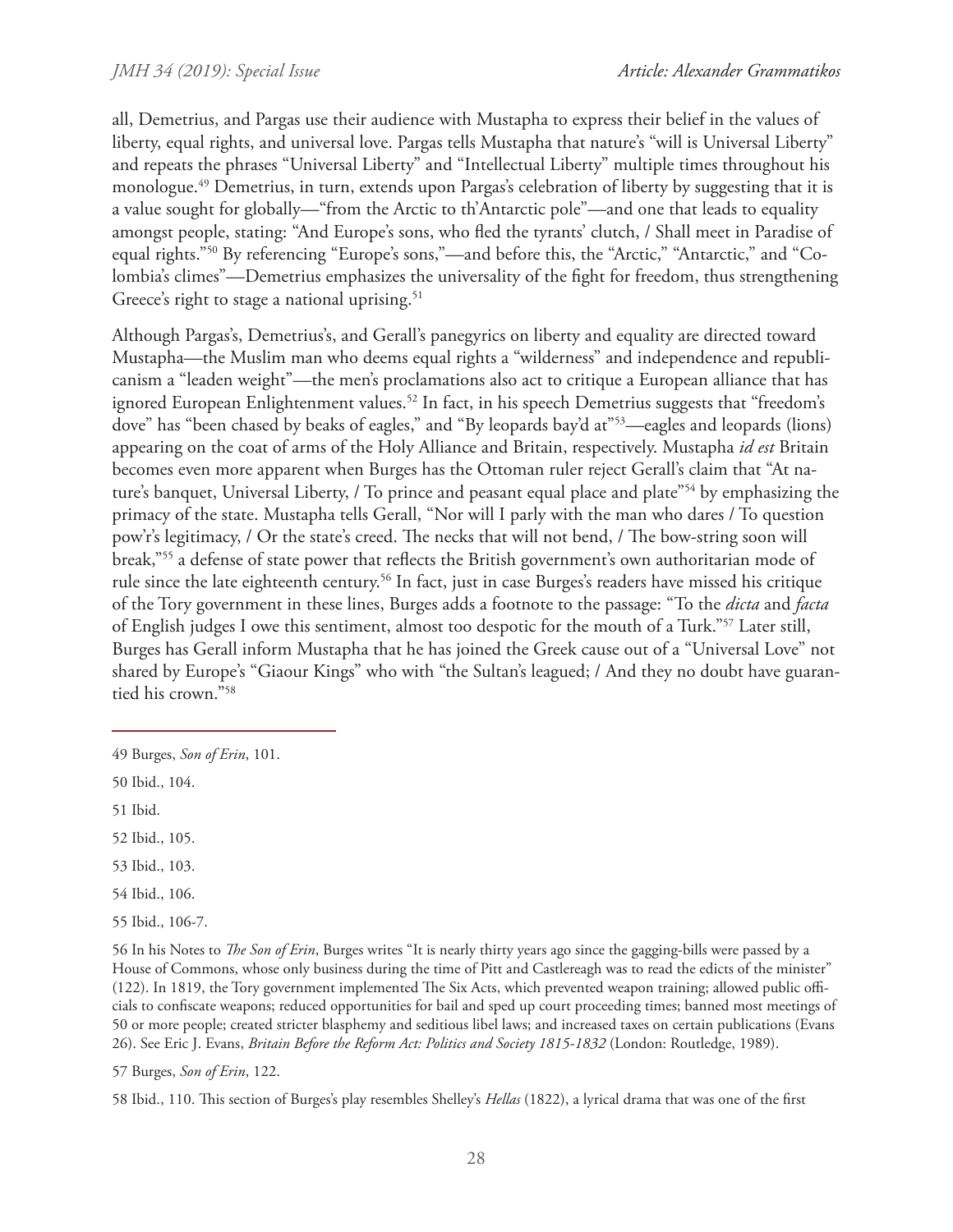While Burges aligns Greeks with progressive European Enlightenment thought, he portrays the British government as betraying these liberal values that it should be defending. His audience, he hopes, will support the Greek cause despite the British government's non-interventionist stance, a point that is corroborated by Burges's extensive Notes to *The Son of Erin*. His final note, especially, clarifies his intentions as he states that "my aim has been to rouse from the torpor of incipient slavery . . . a nation, who owes all its glory to its successful efforts to emancipate itself from despotic power, and all its disgrace to its abortive attempts to impede the independence of others."59 If the British government will not assist the Greeks, suggests the author of *The Son of Erin,* the general populace must be encouraged to recognize the importance of the Greek war, which Burges portrays as a struggle for universal human rights. In aligning the Irish and Greek rebellions, Burges attempts to appeal to the liberal politics of his period by encouraging the advancement of national and individual rights. However, in so doing, Burges also participates in the (potentially) anti-Hellenic process of effacing contemporary Greek identity and aligning the people with an Enlightenment modernity that celebrates an ancient past foreign to a majority of Greeks. As Herzfeld argues, "[t]he 'liberation' of Greece from the Turkish 'yoke' was effected in such a way as to leave the newly constituted country heavily dependent on its ability to present as indigenous an ancient culture that most of its inhabitants experienced as foreign and preternaturally strange."60 As radical as *The Son of Erin* was (its anti-British rhetoric likely accounts for its rejection by Drury Lane and Covent Garden), the play nonetheless adheres to a Eurocentric outlook that suggests Greeks must think and behave as "Westerners" in order for a British audience to relate to and sympathize with them.

# *"I Intend, by Means of Hydraulic Pressure and Floating Rafts, to Carry off Bodily the Temple of Theseus": Shifting the Blame from Britain to Britons in John Baldwin Buckstone's* **The Maid of**  Athens<sup>61</sup>

When John Baldwin Buckstone's *The Maid of Athens; or, the Revolt of the Greeks* was first staged at Drury Lane on 22 October 1829, it had been almost exactly two years since the British, French, and Russian navies joined forces and intervened at Navarino Bay (now Pylos), effectively ending the Greek War of Independence and creating an opportunity for Greeks to create their new modern

British works published in support of the Greek War of Independence. In the preface to the play, Shelley writes "The wise and generous policy of England would have consisted in establishing the independence of Greece, and in maintaining it both against Russia and the Turk;—but when was the oppressor generous or just?" (550), while in the play proper, the poet critiques the British who "frown on Freedom" (306). See Percy Bysshe Shelley, "Hellas," in *The Major Works, Including Poetry, Prose, and Drama*, ed. Zachary Leader and Michael O'Neill (Oxford: Oxford University Press, 2003), 548-87.

<sup>59</sup> Ibid., 124.

<sup>60</sup> Herzfeld, *Ours Once More*, 13.

<sup>61</sup> John Baldwin Buckstone (1802-1879) was one of the most famous actors and playwrights (and later, theatre managers) of the nineteenth century. Buckstone wrote over 100 plays, the majority of which were staged. In its 1836 profile of Buckstone (who was then only 34 years old), *Fraser's Magazine* deemed him "the Scribe of England" (720) and praised his work. "Gallery of Literary Characters. No. LXXIX. John Baldwin Buckstone," *Fraser's Magazine for Town and Country*, no. 14, December 1836, 720-21. For more on Buckstone, see Steven Craig Pounders, "John Baldwin Buckstone," in *Nineteenth-Century British Dramatists*, ed. Angela Courtney (Farmington Hills, Michigan: Gale Cengage Learning, 2009), 48-59.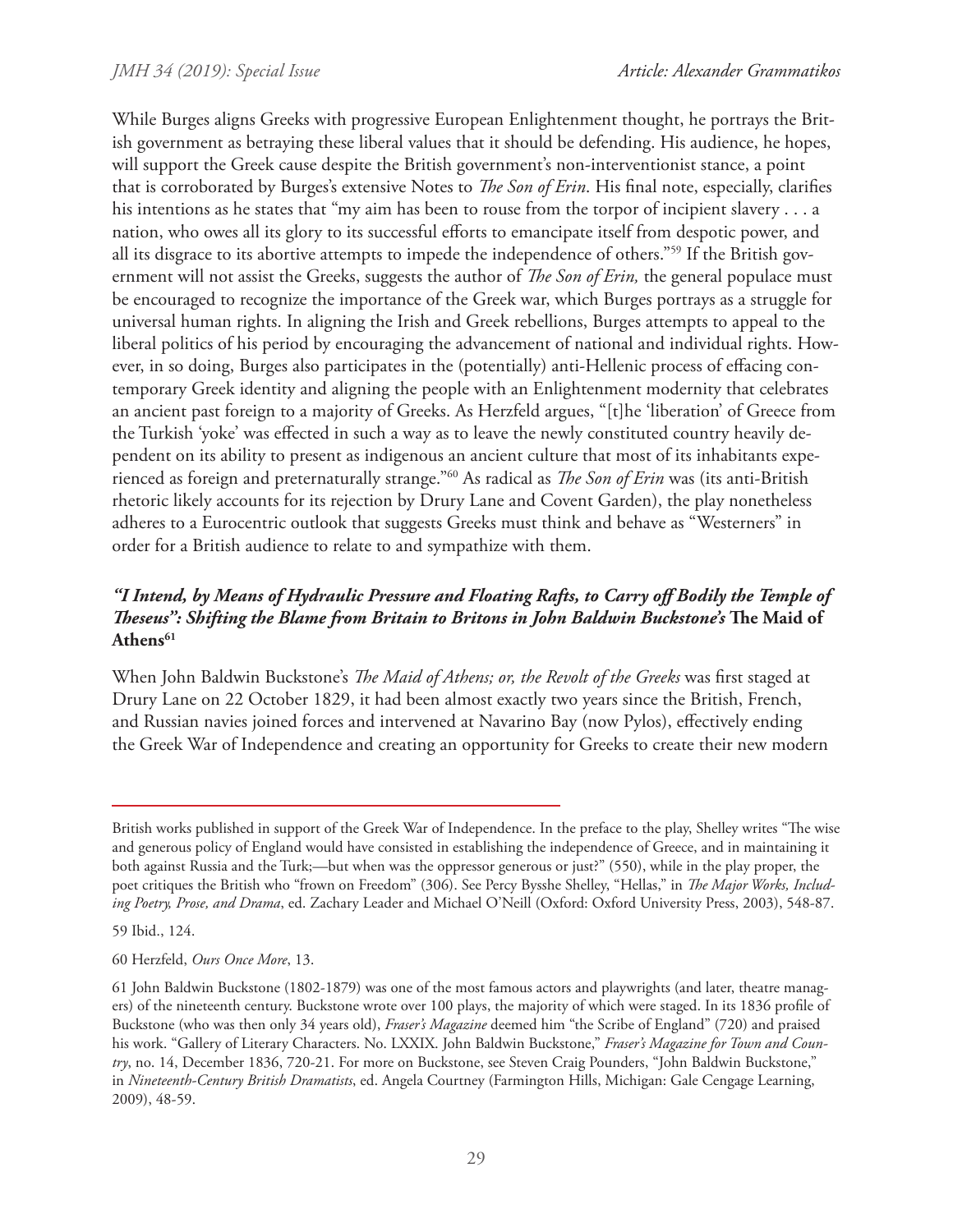nation state.<sup>62</sup> Buckstone was, therefore, writing in circumstances far different from Burges, with the playwright enjoying the privilege of being able to discuss the Greek War of Independence, and Britain's conduct during it, retrospectively. Nonetheless, even in 1829, Britain's support for Greek independence could not be taken for granted. Indeed, when Britain (with Russia and France) destroyed the Ottoman Empire's fleet in October of 1827, the British partook in the battle reluctantly, doing so in large part to prevent a Russian monopoly over the Mediterranean region. As Roessel notes:

> The battle of Navarino embarrassed the English government. The king in a speech to Parliament all but apologized to the sultan by referring to the action as "an untoward event," and Codrington was recalled as commander of the Mediterranean squadron for "misapprehending his instructions" (Finlay, 7:21). England was in the awkward position of having helped to free Greece without desiring or approving of the result.<sup>63</sup>

And indeed, after 1827, "[d]uring the European discussions which followed as to the boundaries of a new Greece, British proclivities were instrumental in keeping these within as narrow limits as possible."64 *The Maid of Athens* may have been composed after the British intervened in Greco-Ottoman warfare, but just like Burges, Buckstone had to attempt to convince a potentially reluctant British populace to support Greek liberation, which I argue he does by demonstrating that approval for the philhellenic cause went beyond radical preoccupations.

In *The Maid of Athens*, a "romantic drama" (as Buckstone defines it) which featured many wellknown actors of the period in starring roles, including Mr. John Cooper (who plays Lord Byron) and Miss Sarah Booth (who plays the British "maid of Athens," Madeline), Byron visits Greece in order to provide financial and moral support for the Greeks' bid for liberation, just as the real-life Byron had done.<sup>65</sup> While there, Byron travels around the country--to Messolonghi, the Peloponnese, Athens, and Lepanto—to organize the revolution. However, the British poet's plans to assist Greece are complicated by British and French foreigners who support the Ottoman Sultan. Importantly, the play includes a subplot wherein the young Greek man Demetrius and the British Madeline become romantically interested in one another, although their relationship is prevented by Madeline's guardian, the Earl of Flint-Harrington. It is not until the end of the play, when Demetrius and his Souliote

<sup>62</sup> Will Smiley, "War without War: The Battle of Navarino, the Ottoman Empire, and the Pacific Blockade," *Journal of the History of International Law* 18, (2016): 43.

<sup>63</sup> Roessel, In *Byron's Shadow*, 43.

<sup>64</sup> R. F. Holland and Diana Weston Markides, *Britain and the Hellenes: Struggles for Mastery in the Eastern Mediterranean 1850-1960* (New York: Oxford University Press, 2006), 2.

<sup>65</sup> John Cooper (1793-1870) was a popular Shakespearean actor who performed at Drury Lane, Covent Garden, the Haymarket, the English Opera House, and the Surrey. As Joseph Knight says of him, "A steady, capable, and eminently conscientious actor, but heavy and mechanical, he played during this period a singularly large number of parts, some of them of leading importance" ("John Cooper (1793–1870)," in *Oxford Dictionary of National Biography*, ed. H. C. G. Matthew and Brian Harrison [Oxford: Oxford University Press, 2004], n.p.). Sarah Booth (1789x94-1867) performed in various plays at Covent Garden, the Olympic, Drury Lane, the Haymarket, and the Adelphi and, as Joseph Knight writes, she "achieved some popularity: a poem 'To Miss S. Booth' appeared in the *Theatrical Inquisitor*, written by one J. G. of Edinburgh, who had seen [her in Elizabeth Inchbald's *The Child of Nature*]" ("Sarah Booth (1789x94–1867)," in *Oxford Dictionary of National Biography*, ed. H. C. G. Matthew and Brian Harrison [Oxford: Oxford University Press, 2004], n.p.).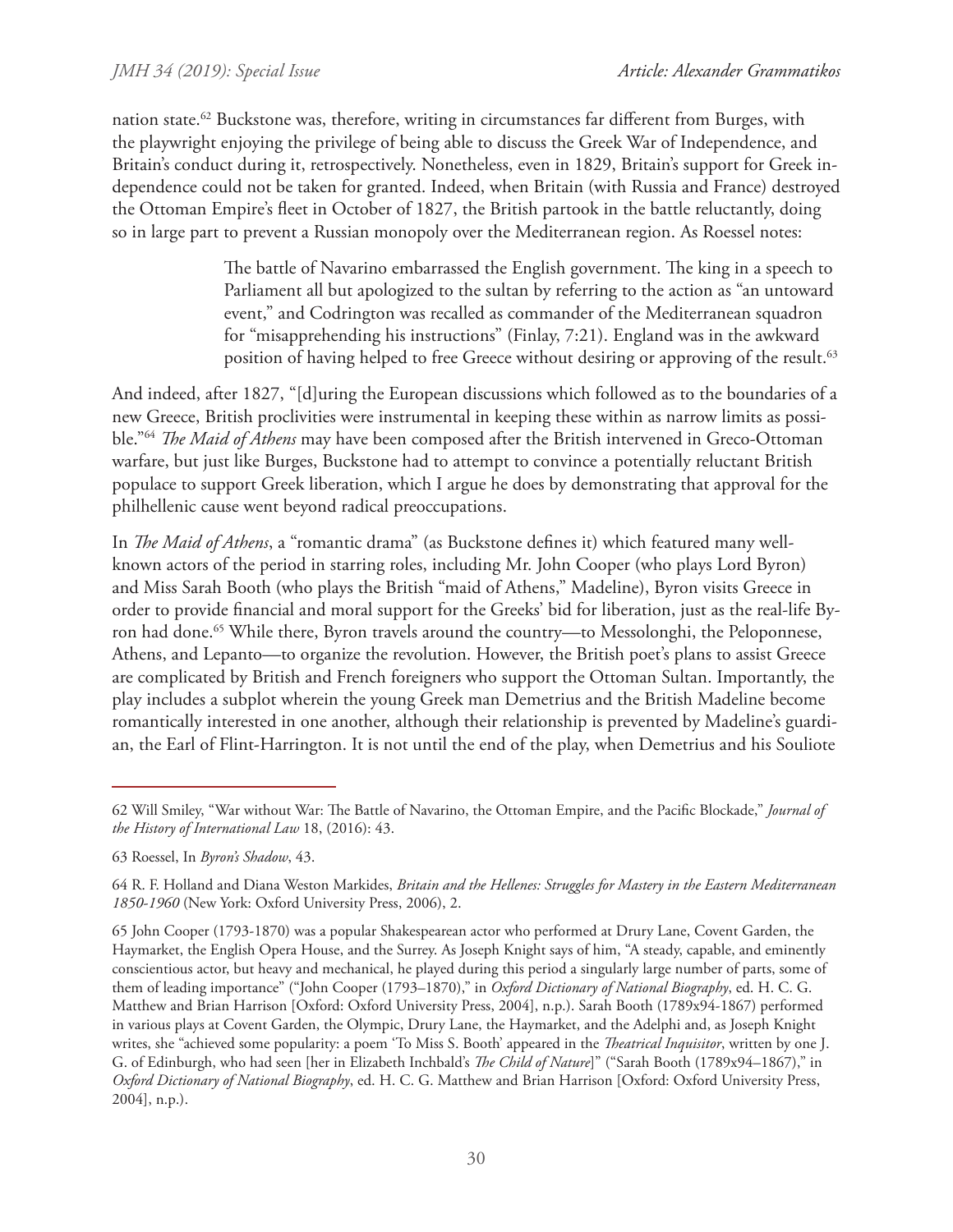followers arrive at Lepanto to save Byron and Madeline from the treacherous (and, as it turns out, illegitimate) Earl of Flint-Harrington that the Greek man and British woman can finally be together.

In the play, Buckstone characterizes Byron as an astute diplomat who helps to organize and advance the Greeks' fight for independence by encouraging Demetrius (who later in the play learns, along with the audience, that he is the King of Greece) to lead his fellow countrymen into battle against the Ottoman Empire. Indeed, upon meeting Demetrius, Byron tells the audience that "[t]he modern Greek may be at present corrupt, profligate, and treacherous; but when the weight of the Mussulman's fetters no longer wither away his nerve, he will be found, I am certain, as pure, heroic, and high-minded as his ancient countrymen who bled at Marathon, Salamis, and Thermopolae."<sup>66</sup> Like Burges before him, Buckstone aligns contemporary Greeks with their ancient progenitors and proposes that the Greek War of Independence should be associated with the Ancient Greeks' celebrated battles for freedom against the "Eastern" Persians.

However, Buckstone suggests that Modern Greek liberation can only be achieved by overcoming British foreigners who undermine its realization. In Buckstone's play, the Britons who (both directly and indirectly) contribute to Greek subjugation are Sir Peregrine, the foppish Honourable Fitzfussleton Fume, and especially the corrupt Earl of Flint-Harrington, a British foreign minister who favours Ottoman rule over Greece. In fact, a conversation between Byron and Demetrius in Act I of *The Maid of Athens* demonstrates that it is the British Earl who helps to sustain a continual system of oppression against the Greek population of the Ottoman Empire:

> *Demet*.: Indeed, to be sure, I oppose injustice whenever I find it. *Byron*: And now it covers all Greece beneath the absolute power of a detested minister. *Demet*.: I am taught to believe that the minister knows nothing of these abuses. *Byron*: He commands them. *Demet*.: And the Sultan? *Byron*: Permits them.<sup>67</sup>

According to Buckstone's Byron, while the Ottoman Sultan is responsible for "permitting" the maltreatment of Greeks, the foreign minister Flint-Harrington is an even worse figure for the Greeks as he "commands" abuses against them. Indeed, even those who work closely with Flint-Harrington understand his treachery, with Sir Peregrine telling his wife Lady Platitude at the beginning of the play that the Earl "carries everything he hears to the suspicious Sultan, who enjoys his presence,"68 and deeming him a "tool of state."69

Despite his recognition that Flint-Harrington promotes and helps to sustain Ottoman rule over Greece, however, Sir Peregrine does nothing to prevent it. In fact, Buckstone intimates that Peregrine

68 Ibid., 3.

69 Ibid., 4.

<sup>66</sup> J. B. Buckstone, *The Maid of Athens; Or, the Revolt of the Greeks: A Romantic Drama, in Four Acts*, in *Dick's Standard Plays*, no. 832 (London: J. Dicks, 1887), 6. To further signal his support for Greek warriors like Demetrius, Buckstone has him enter "*dressed in a handsome Greek costume, carr[ying] a gun in his hand*" (6).

<sup>67</sup> Ibid., 6.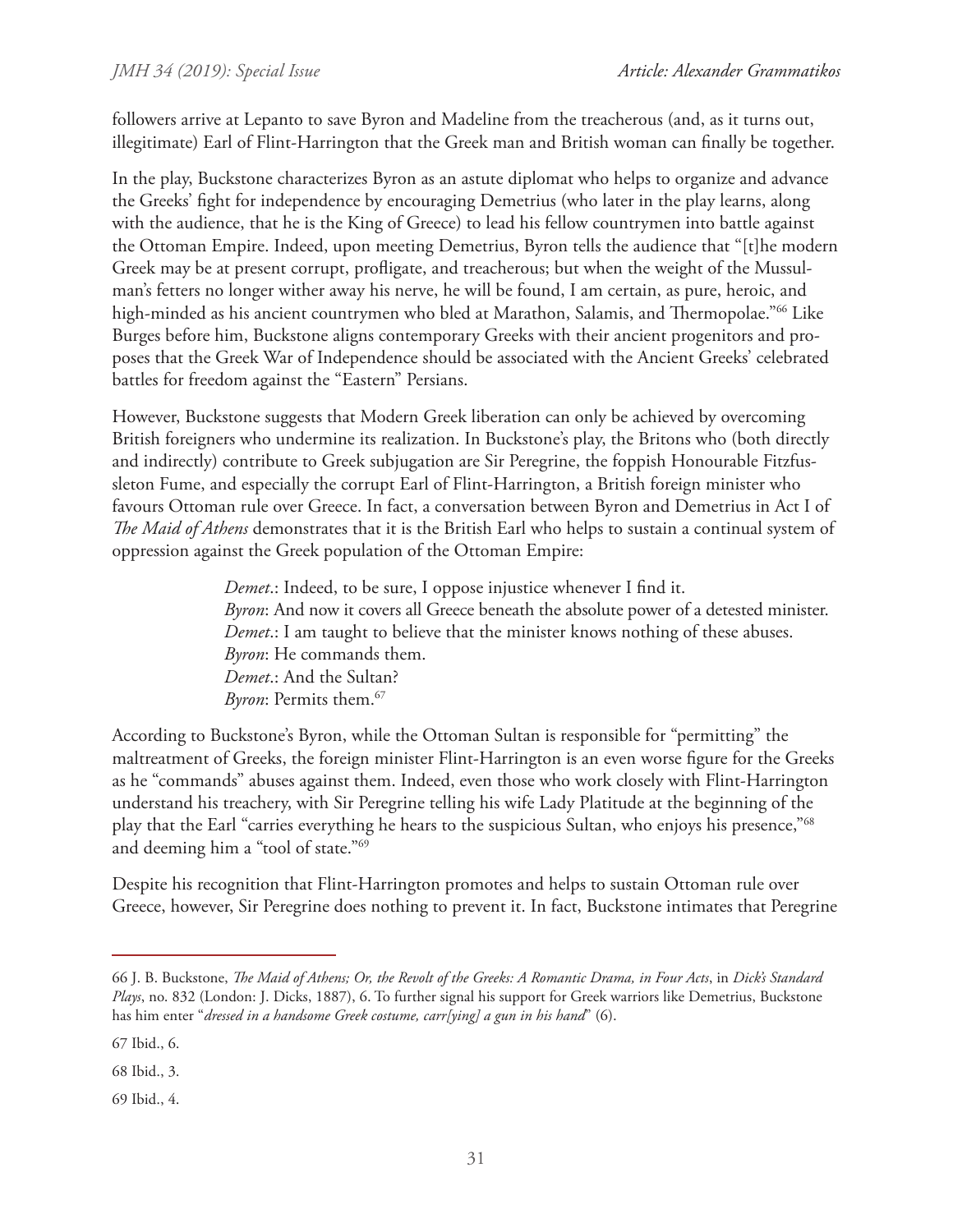is also to blame for the Greeks' continued subjugation, as he and his wife collude with the Earl by keeping Demetrius under their stifling care and, in compliance with Flint-Harrington's directives, ignorant of his royal background. As Sir Peregrine tells Byron, "I have brought up the young gentleman in perfect ignorance. He believes himself the son of a political fugitive. He lives without any idea of the world, and knows nothing of law, art, or science."70 Buckstone suggests that figures like Sir Peregrine, who is not necessarily mishellenic, but who supervises Demetrius because he is well reimbursed by the Sultan, are culpable for the Greeks' degraded condition. Peregrine's desire for personal gain over the needs of an entire community, as well as his apathy toward the abuses committed against Greeks—he tells Demetrius that the arrest of innocent Greeks is "the custom of the country, and it is better for us not to notice such a trifle"71—are for Buckstone forms of complicity with despotic rule, prompting Byron to, in an aside, deem him a "Fool! Parasite!"72 and ponder "At what a price is a royal soul bartered by tyranny and despotism."73

If Sir Peregrine (and, in part, his wife) represent one type of collusion with those who enslave the Greeks, the dandyish Fume (the son of a British MP) represents yet another. Arriving from England at the beginning of the play, Fume is for the most part regarded as an oblivious character whose outrageous ideas and dress (which includes Cossack trousers, an enormous cravat, and plaited sleeves to his coat) elicit laughter from the other British characters in the play. However, in Act II of *The Maid of Athens*, Buckstone associates Fume's foolishness with cultural appropriation when the young British man discusses his idea to begin a new entrepreneurial venture with Ancient Greece's material artifacts. Surrounded by Souliote Greeks who are curious about who he is, Fume tells the men that he is an Englishman who has "many reasons for visiting your country. I am a passionate admirer of nature and art. I have enriched science with many valuable discoveries, only, unfortunately, I could never get the *savants* to take the same views as myself. Before leaving England I invented a clock which was to upset all the nonsensical principles of time; but for the life of me I can't set it going."74 Undoubtedly, Fume's self-proclaimed scientific knowledge is meant to provoke laughter from the audience, who has by this point in the play realized that the young Englishman is not as intelligent as he believes himself to be. However, when Fume's experimentation is combined with his admiration for Greece's "nature and art," the sights (and sites) which motivated many Britons to travel to Greece, the British man's ignorance becomes a bit more sinister.

Calling his newest idea a "*coup de main*" (or, surprise attack), Fume tells the Greeks that:

I intend, by means of hydraulic pressure and floating rafts, to carry off bodily the Temple of Theseus, and transplant it to Hyde Park, while, in the end, I should like to adorn London with the art treasures of Athens. At a shilling a-head it's a safe speculation; and the money could go to satisfy the shareholders, because it would require a company to carry out the brilliant idea. The surplus, of course, might be used to pay

<sup>70</sup> Ibid., 5.

<sup>71</sup> Ibid., 6.

<sup>72</sup> Ibid., 5.

<sup>73</sup> Ibid., 6.

<sup>74</sup> Ibid., 13.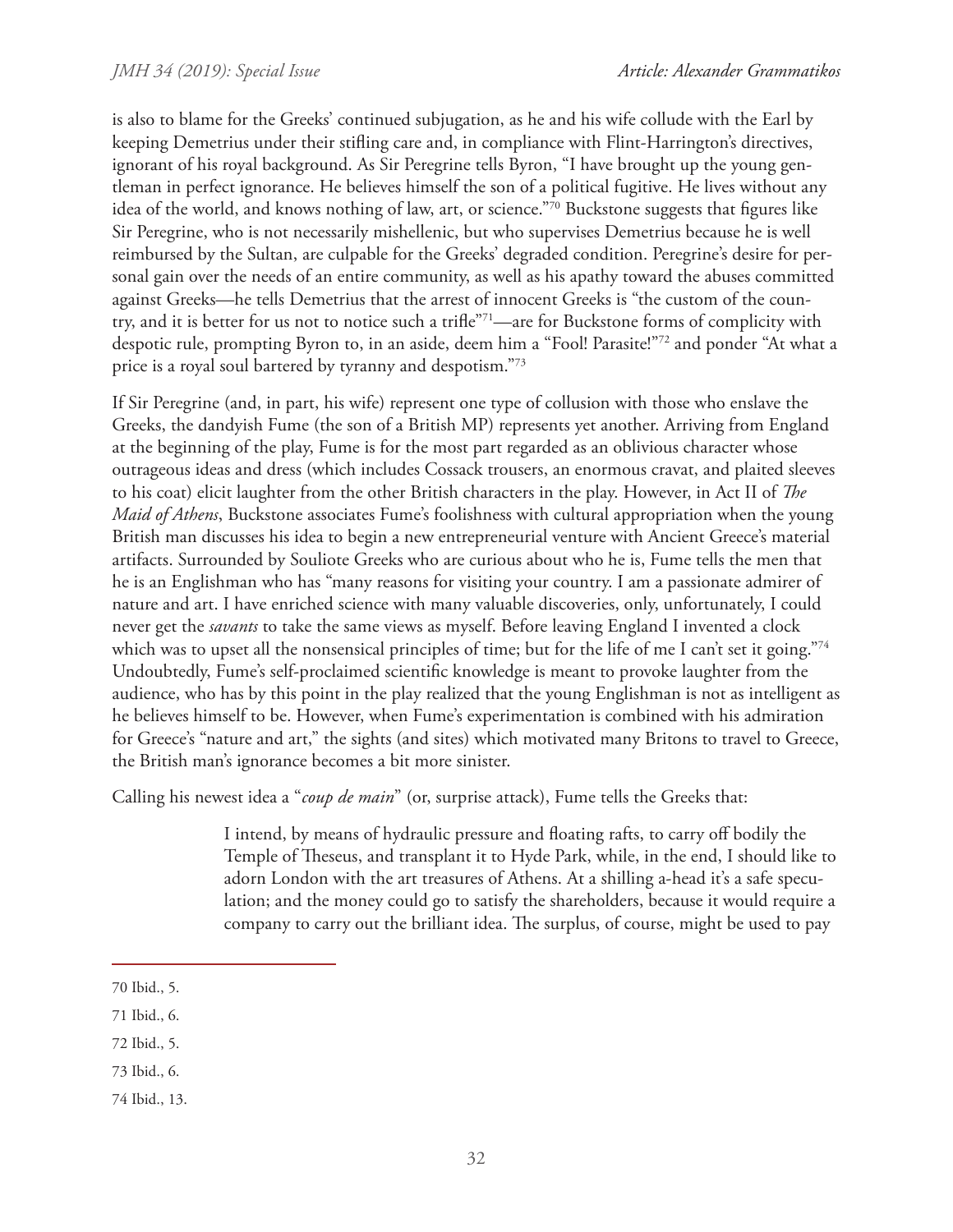off the Greek national debt.75

Fume's "brilliant idea" to carry off "bodily" the Temple of Theseus, though a ludicrous proposal, would surely have reminded audience members of Lord Elgin's plundering of the Parthenon Marbles (among other foreign lootings), which eventually ended up adorning the British Museum.76 Although not often described in such explicit terms, Fume demonstrates how much of Britain's interest in Greece's ancient past represents an imperialist (and capitalist) venture that seeks to aggrandize Britain at the Greeks' expense. Indeed, as Leontis argues:

> Early in the nineteenth century, Europeans began to deploy in Hellas the narratives, methods, rules of conduct, modes of expression, and institutions of the discourse of Hellenism. These functioned as disciplinary technologies . . . On the site of ruins, the disciplinary technologies of Hellenism applied their force on individual bodies by controlling access to the site and separating "safe" authorities from "dangerous" (i.e., heterogeneous to all other) populations.<sup>77</sup>

In the vision that Fume presents, the ruins of the Temple of Theseus will become commodified products debated by British "shareholders" who will decide their worth, rather than remaining the material remnants of a past era that belong to the contemporary Greek land. Greece's "art treasures" become integrated into a system of "discipline" wherein meanings of Hellenism are dictated and controlled by foreigners who restrict contemporary Greeks from accessing them. Fume epitomizes the kind of imperial-minded European travellers to Greece who, as Van Steen argues, envisioned the country as "a moveable entity, open to multiple acts of charged signification."78 The young Englishman's attitude toward Ancient Greek monuments represents what Buckstone likely considered an all too common view amongst his fellow Britons, including those audience members who may in the past have paid for London exhibits to see ancient Greek monuments. The young Englishman's suggestion, too, that the "surplus" monies collected from Britons who have visited exhibits of Ancient Greek artifacts might be used to pay off Greece's national debt is a paternalistic proposal that further emphasizes Greeks' indebtedness to British foreigners who engage with Greece's wartime struggles only because they place a commercial value on the material remnants of the ancient world.<sup>79</sup>

<sup>75</sup> Ibid.

<sup>76</sup> In 1801, Lord Elgin, then British Ambassador to the Ottoman Empire, acquired a firman from the Ottoman Porte allowing him to remove marbles from the Parthenon in Athens in order to bring them to Britain. Elgin's actions were both praised and criticized. Amongst his biggest detractors was Lord Byron, who in Canto 2 of *Childe Harold's Pilgrimage* deemed him "The last, the worst, dull spoiler" (94) and "Cold as the crags upon his native coast" (102). For more on the "Elgin Marbles," see William St. Clair, *Lord Elgin & the Marbles: The Controversial History of the Parthenon Sculptures* (Oxford: Oxford UP, 1998); and John Henry Merryman, ed., *Thinking about the Elgin Marbles: Critical Essays on Cultural Property, Art and Law* (Austin, Texas: Wolters Kluwer, 2009).

<sup>77</sup> Leontis, *Topographies of Hellenism*, 56.

<sup>78</sup> Van Steen, *Liberating Hellenism*, 28. In *Liberating Hellenism*, Van Steen discusses the activities of the Comte de Marcellus, who stole the Venus (Aphrodite) de Milos from Greece and brought it to France. As Van Steen emphasizes throughout her book, however, the Comte's actions are representative of a broader foreign imperial attitude toward Greece.

<sup>79</sup> Here, Buckstone makes a pointed jibe at the Greeks and their mishandling of loans sent from London in 1824 and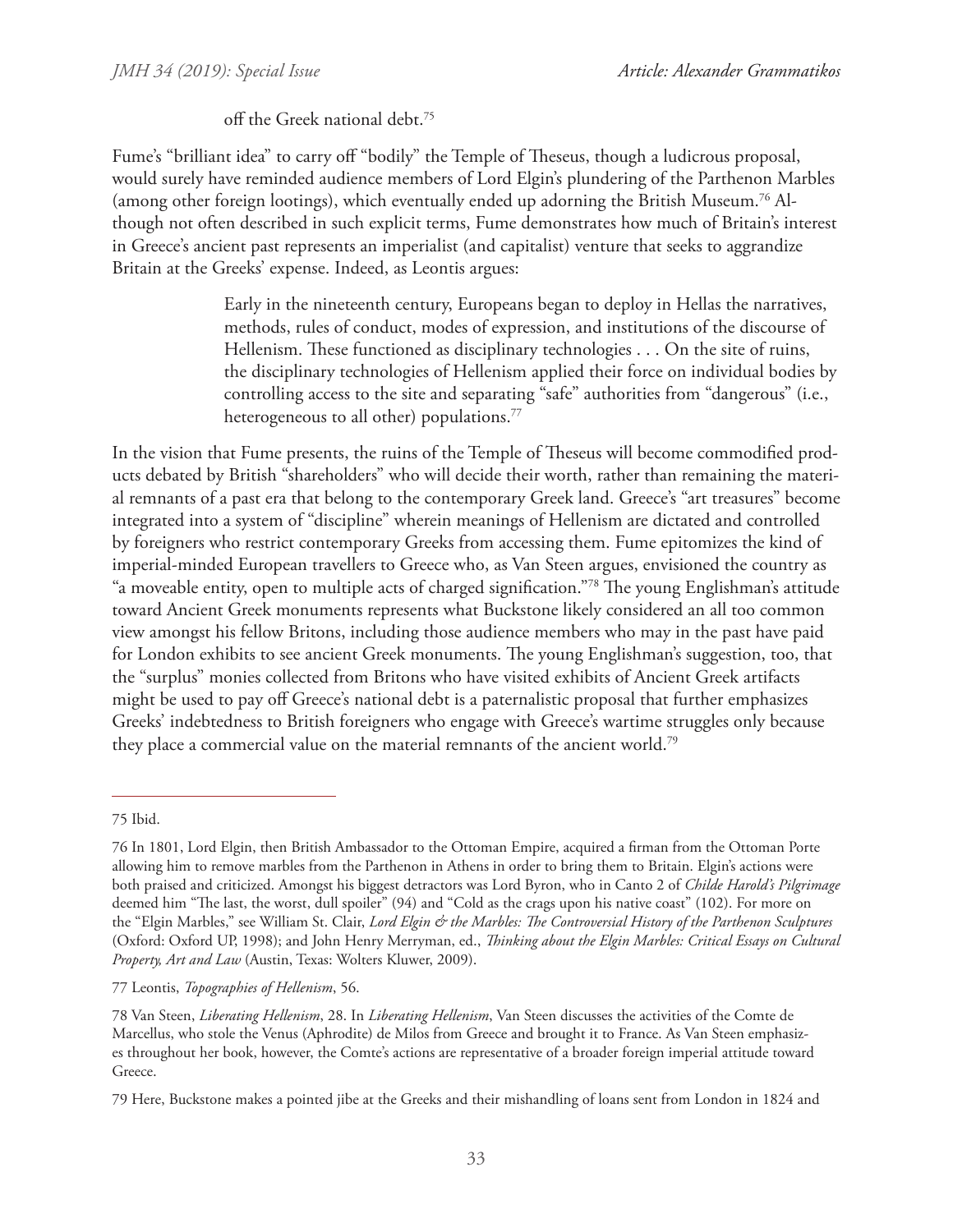As treacherous as Sir Peregrine and Fume are, however, Buckstone suggests that, of all the play's British characters, the Earl of Flint-Harrington is most responsible for Greece's continued enslavement. After all, it is Flint-Harrington who puts Demetrius under the supervision of Sir Peregrine and Lady Platitude (thus keeping him ignorant of his royal lineage) and whose surveilling presence is felt throughout *The Maid of Athens*. When Byron first appears in the play, for example, Sir Peregrine hopes the poet has not come to deliver treasonable information against the Ottoman state as Flint-Harrington's "ears and eyes are always open, and he watches me as a cat watches a rathole.<sup>"80</sup> Perhaps most importantly in terms of the plot of the play, Flint-Harrington denies Demetrius the hand of his daughter Madeline, the titular "Maid of Athens," who has been tutoring the young Greek man when the play commences. If romances in Romantic-era literature represented the unification of, or elision of tensions between, two separate nations or ethnicities—as they did in the novels of Sydney Owenson (i.e. *The Wild Irish Girl*) and Sir Walter Scott (i.e. *Waverley*), for example—Flint-Harrington's rejection of a marriage between Madeline and Demetrius forestalls the ability for a newly-conceived (and, ideally, equal) Greek-British transcultural relationship. Flint-Harrington, therefore, is a barrier to a philhellenic (and liberal) outlook like Buckstone's that supports British intervention in Greece on behalf of Greek independence.

The manner in which Buckstone ultimately discounts Flint-Harrington's treatment of Greece—and, thus, the way in which the playwright sets apart *The Maid of Athens*' politics from those of *The Son of Erin*—is by having Byron prove that the minister is a fraudulent diplomat who has adopted the identity of the real, and now deceased, Earl of Flint-Harrington. In a scene towards the end of the play, Byron and Flint-Harrington have a private conversation in which the poet explains that he is from the same village as the real Flint-Harrington and that the man now purporting to be the Earl resembles not him but "Jacob Armstrong, a wily, hypocritical, cringing scoundrel."81 The Earl's death was, as Byron describes to the audience, "kept a secret, and the steward had only to present his credentials to pass as the veritable envoy of the British Government."82 Eventually, Byron explains that he has been instructed by the British Ambassador to arrest the illegitimate Flint-Harrington, an act that serves finally to rid Greece of a British statesman apathetic to the Greeks' bid for independence. More importantly, though, I suggest that Buckstone's de-legitimization of Flint-Harrington serves partly as a (humorous) apologia for the British Government's foreign policy in Greece. If the Government was merely duped by an unsanctioned British diplomat, his removal from office would herald the prospect of improved relations between Britons and Greeks. Unlike Burges, who in *The Son of Erin* lambasts the British Tory Government for aligning its policies to and colluding with the Ottoman Government, Buckstone is able to balance a critique of Britain with a vision of a fairer British foreign policy toward Greece—a perspective that was bolstered (though not guaranteed) by Britain's 1827 intervention on behalf of the Greeks.

While Flint-Harrington represents an illegitimate form of British representation in Greece, Byron symbolizes a "legitimate" model for the way in which Britons should regard the Greek War of Inde-

<sup>1825.</sup> For more on this scandal, see Chapter 22 ("The English Gold") of St. Clair, *That Greece Might Still Be Free*.

<sup>80</sup> Buckstone, *Maid of Athens*, 1.1.5.

<sup>81</sup> Ibid., 20.

<sup>82</sup> Ibid.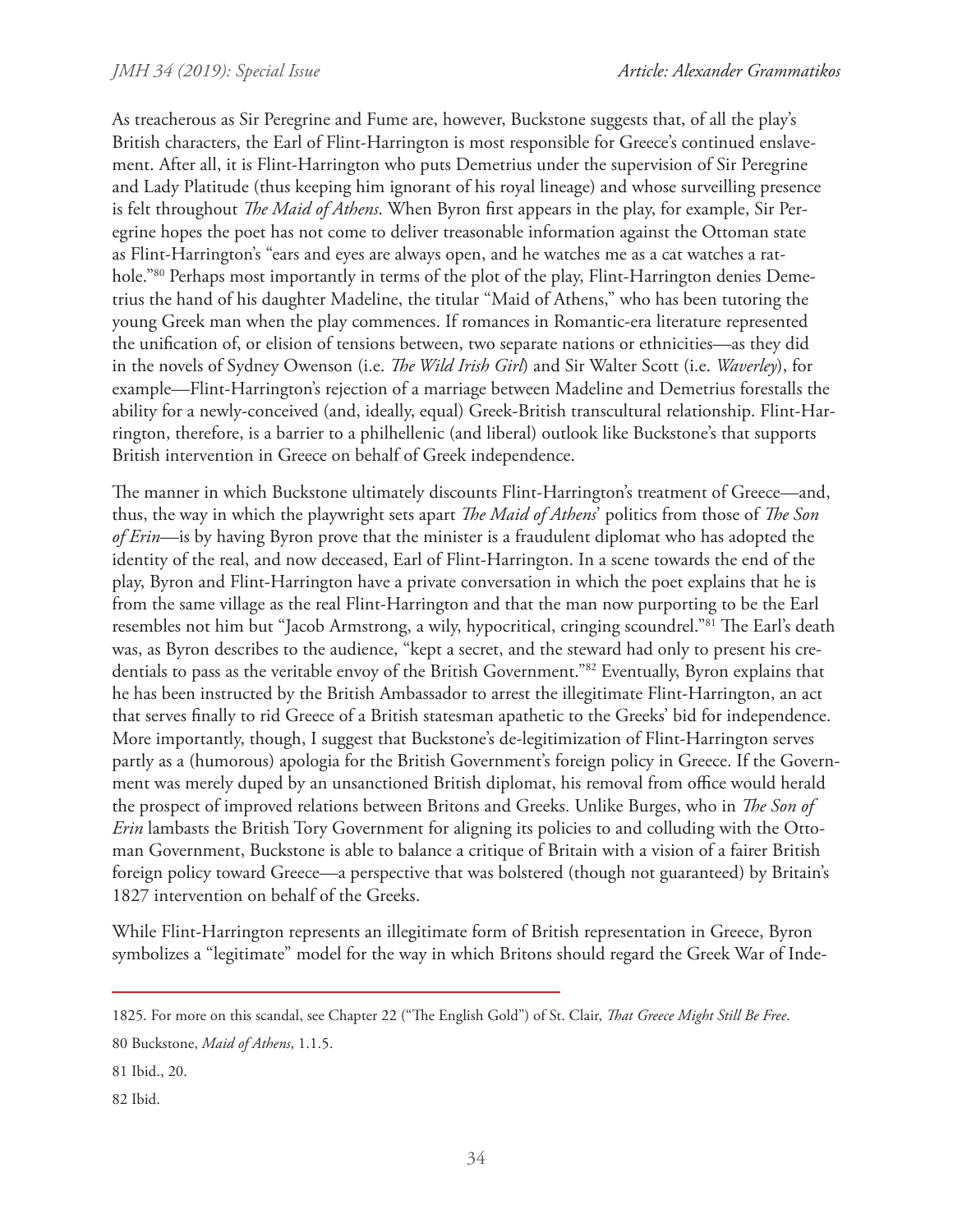pendence. Buckstone's Byron—a character who is "[a]n ardent admirer of freedom"83; who sees in Greece's liberation "the fate of the monarchy, I might also say Christianity"<sup>84</sup>; and who is "an Englishman by birth, but a roving disposition, I may say, has made me a cosmopolite<sup>"85</sup>—represents a centrist hero a British audience could rally behind. Indeed, although Greece's (Orthodox) Christianity does not play a central role in *The Maid of Athens*, Buckstone's decision to have his Byron mention Greeks' Christianity in conjunction with monarchical rule represents how the playwright uses Byron to appeal to a different audience from that which Burges attempted to influence. While Burges created a Byronic hero associated with radical causes, Buckstone's Byron is, much less radically, a defender of Greece's Christianity and (fictional, but narratively effective) monarchy. Buckstone's Byron is not the man who lambasted the dead King George III in *The Vision of Judgment* (1822) or who wrote the blasphemous *Cain* (1821), but the tempered statesman who, as Roderick Beaton argues, underwent "the complete transformation of himself" in Greece by demonstrating outstanding judgment and leadership skills during his time in Messolonghi.<sup>86</sup> Buckstone's Byron, who contributes to Greece's fight for liberty by politicking throughout Ottoman Greece (while adopting multiple characters, including a Greek general, a rich Turk, and a fisherman) and associating with many different populations in the country (including the Souliotes, the real life war heroes Alexandros Mavrokordatos, Theodoros Kolokotronis, and Markos Botsaris, and, of course, the fictional Demetrius), represents a new way of understanding and associating with Greece and its people.

Important, too, in the world of the play, are Byron's skills as a matchmaker between the Greek Demetrius and the English Madeline, a relationship that the audience would have been invited to endorse as Byron's "The Maid of Athens," a poem about the poet's infatuation with a young Greek girl named Teresa Makri, plays in the background whenever Demetrius and Madeline are together on stage. However, while Byron's "The Maid of Athens" (and the many philhellenic works it inspired) portrays a young British man in love with a Greek woman, Buckstone's *The Maid of Athens* reverses this ethnic/gender dynamic. Buckstone's decision to feature a "male" Greece and a "female" Britain is a significant choice because, as David Roessel argues about nineteenth- and twentieth-century British and American literature concerning Greece:

> European men will rescue and indeed marry the female Greece in numerous rewritings of the romance by English or American authors over the next century and a half. Greek males will sometimes marry and have a "happy ending" with Greek women, although more often one of the lovers will die. But Greek men will almost never become involved with European or American women until after the Second World War, when modern Greece becomes less of a political, and more of a primitive, sexual

85 Ibid., 20.

<sup>83</sup> Ibid., 6.

<sup>84</sup> Ibid., 8. Shortly after this, Byron states, "We would recover the rights of the great vassals of the crown of Greece; the freedom of conscience, to prevent new attacks which are preparing in the dark against the Christian faith" (9), once again conflating Christianity and monarchy in Greece.

<sup>86</sup> Beaton, *Byron's War*, 264. Beaton also notes that "Byron's final transformation of himself into the new statesman was unlike anything he had imagined for a fictional character" and that he in the last days of his life "became serious—and stuck to it"  $(264)$ .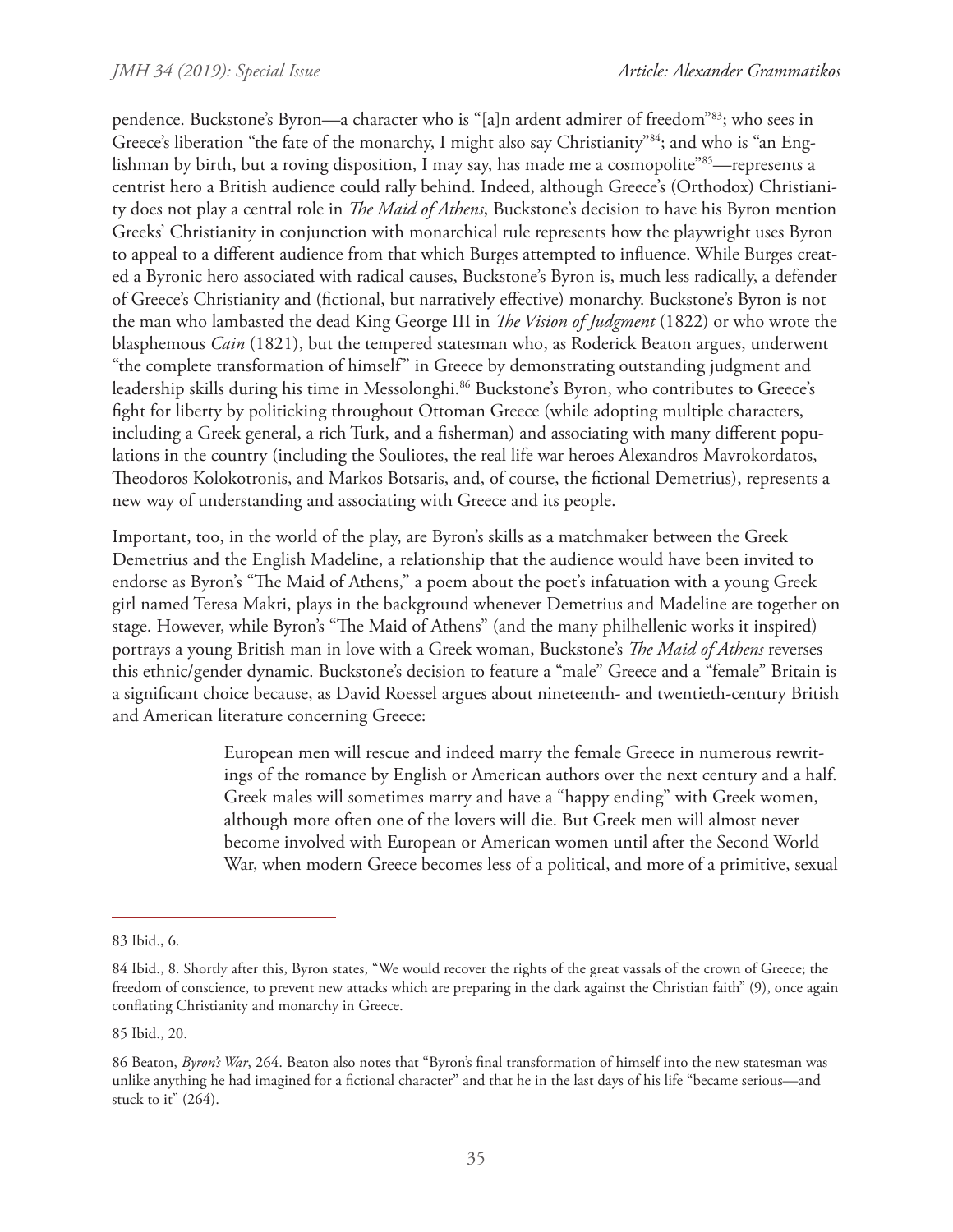space in Western literature. There was a racial factor in the squeamish reticence to pair Greek men and Western women, as if the West could only recognize Greek women as European.87

Buckstone's decision to thwart convention and to make his Greek male protagonist a lover for the British female lead in *The Maid of Athens* represents the playwright's determination to portray—following the gender dynamics of the Romantic period—a Greek nation that was both self-determining (Demetrius is a king who eventually becomes leader of the Greek cause) and capable of becoming part of a European cultural and political sphere. In most Romantic literature—from Sydney Owenson's *Ida of Athens* (1809), to Catherine Grace Godwin's *Reine Canziani* (1825), to Mary Shelley's *The Last Man* (1826)—British male-Greek female relationships represented Britain's dominance over Greece and, for the most part, ended disastrously for Greek women.<sup>88</sup> What Buckstone offers instead is not the reverse of this relationship where Greece dominates Britain, but a vision of a more equal partnership between the two countries. Demetrius's and Madeline's relationship represents a potential shift in the power dynamics between early nineteenth-century Britain and Greece. Important, of course, is the fact that Byron is involved in negotiating the British-Greek romance, which he finally determines to support when in Act III he asks Madeline "[c]ould you renounce for Demetrius all you possess in the world—your welfare, your hopes?" to which the young woman replies, "My very existence!"89

Ultimately, Greece can be a model (and partner) for Britain in Buckstone's work because Demetrius has royal lineage and is thus of a certain class (and political) origin. This point is confirmed multiple times in the play—for example, when Madeline herself rejects Demetrius's plea to elope with her by asking him "abandon my father, my rank, my family?"90 In fact, Madeline only considers Demetrius a suitable match when she learns about his royal heritage, and by inventing a Greek monarchy, Buckstone offers his audience a way through which to conceptualize a connection between Britain and a foreign country like Greece: royal marriage.<sup>91</sup> By depicting a royal union between Demetrius and Madeline, Buckstone is able to balance his criticism of Britain with a vision of a more equitable British-Greek transcultural and political relationship. Nonetheless, *The Maid of Athens* still presents a classist vision of Greek-British relations and, like *The Son of Erin*, suggests that the Greeks must express "European" forms of identity and governance in order to become truly free. Whereas Burges's *The Son of Erin* aligns Greeks and Westerners through a radical discourse of equal rights and universal

89 Buckstone, *Maid of Athens*, 16.

90 Ibid., 14.

<sup>87</sup> Roessel, *In Byron's Shadow*, 66.

<sup>88</sup> In *Ida of Athens*, the young Greek woman Ida is courted by the imperial-minded Lord B, who tries unsuccessfully to convince her to move to London with him. In *Reine Canziani*, the Greek Reine is seduced by the British Monthermer, who lives with her out of wedlock, impregnates her, and eventually abandons her. In *The Last Man*, the English Lord Raymond begins an affair with the Greek Evadne. Their relationship causes a Plague that spreads throughout the world. See Sydney Owenson (Lady Morgan), *Woman, or, Ida of Athens*. 4 vols (London: Longman, Hurst, Rees, and Orme, 1809); Catherine Grace Godwin, *Reine Canziani: A Tale of Modern Greece* (London: Hurst, Robinson, 1825); and Mary Shelley, *The Last Man*, ed. Anne McWhir (Peterborough, ON: Broadview, 1996).

<sup>91</sup> Indeed, the British monarchy had a long tradition of marriage to foreign royalty. For more information, see Kenneth J. Panton, *Historical Dictionary of the British Monarchy*, Plymouth: Scarecrow Press, 2011.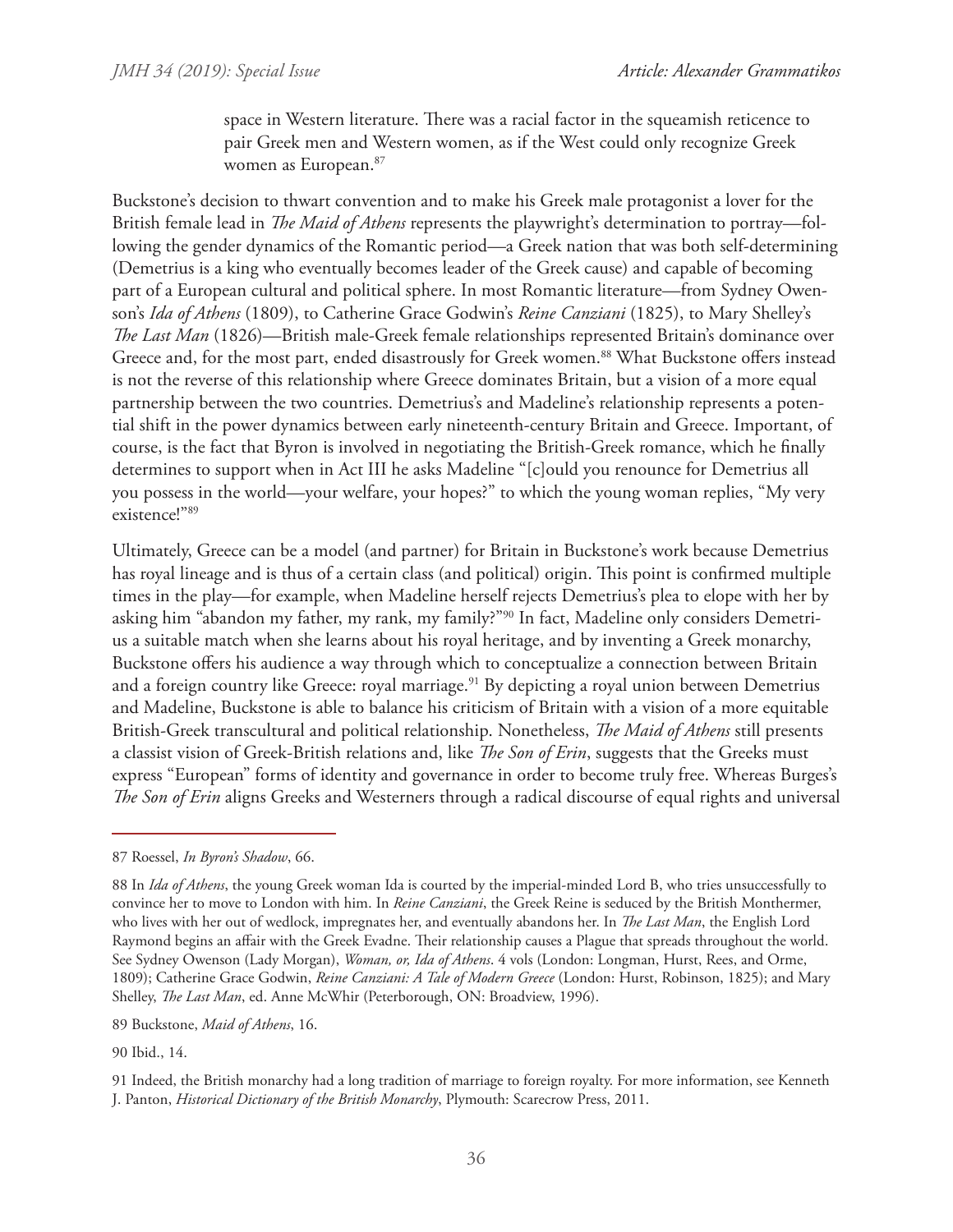liberty, Buckstone instead suggests, more traditionally, that Demetrius is well-suited to the British Madeline because he is royalty, though not necessarily conservative.

Instead, like the real-life Byron, Demetrius is liberal-minded and opposed to injustices against Greeks, telling the fictional Byron "I wish I were a monarch. I would listen to every complaint; I would redress every wrong; the tears of the unhappy should be dried, and my name should not be mentioned without a blessing. Why, in these are sovereign's rights—they are his happiness, they are his duty."<sup>92</sup> Demetrius is an example of good leadership in Greece and perhaps even of form of rule that replicates Britain's constitutional monarchy. Unlike the Ottoman Porte (or British government representatives, both real and fictional), Demetrius would do his "duty" to the people by "listen[ing] to their every complaint," thus ensuring their happiness. Indeed, Buckstone endorses Demetrius's ideas, as evidenced by the playwright having Byron approvingly tell the audience that the young Greek man is "[n]either weak nor foolish. The blood, fortunately, is not yet contaminated by the infection of the wily Turkish diplomatists"—by which he means the British characters in the play.<sup>93</sup> By the time *The Maid of Athens* ends with Demetrius and his Souliote followers arriving at Lepanto to rescue Byron and Madeline from the treacherous Flint-Harrington (whom they arrest), the audience has been fully prepared for such a conclusion. While endorsing Britain's assistance to Greece, Buckstone, in *The Maid of Athens*, also uses his portrayals of Byron and Demetrius to advocate for a Greek nation state that will have leaders who support a liberal democratic ethos.

# *Conclusion*

Discussing Romantic theatre's "virtual absence from Romantic scholarship," Jane Moody suggests that "the sights, sounds and smells of a mass cultural public do indeed pose an uncomfortable challenge to that idealist history of Romanticism which has privileged imagination, solitude and critical self-consciousness over the claims of the body, the institution and the market."94 It has been almost two decades since Moody made this remark and Romantic theatre has since then certainly established itself as a more prominent subfield in Romanticism; nonetheless, I believe that Moody's emphasis on the public character of British theatre is significant to my own paper which has explored the political and cultural aspects of Romantic Hellenism. If scholars of Romantic Hellenism have in the last two decades encouraged readers to "rethink" the field by considering how nineteenth-century writers engaged not only with an idealized Ancient Greek past, but also with a contemporary Greek present, then British theatre, with "the sights, sounds, and smells of a mass cultural public," might serve as an ideal genre through which to perform this reconceptualization.<sup>95</sup> Because of its potential

<sup>92</sup> Ibid., 6.

<sup>93</sup> Ibid., 7.

<sup>94</sup> Jane Moody, *Illegitimate Theatre in London, 1770-1840* (Cambridge: Cambridge University Press, 2000), 3.

<sup>95</sup> Scholars who have contributed to the "rethinking" of Romantic Hellenism include Jennifer Wallace, whose *Shelley and Greece* portrays Percy Bysshe Shelley's relationship as a complex negotiation of late eighteenth- and early nineteenth-century European debates and discussions about Ancient and Modern Greece, rather than a naïve celebration of the "ancient ideal"; Constanze Güthenke, who in *Placing Modern Greece* insists that Greek materiality and ideality are interdependent in the works of German Romantic writers; and Stephen Minta, whose *On a Voiceless Shore* emphasizes that Byron's relationship with Greece went beyond the textual to include the material, cultural, political, and sexual realities of the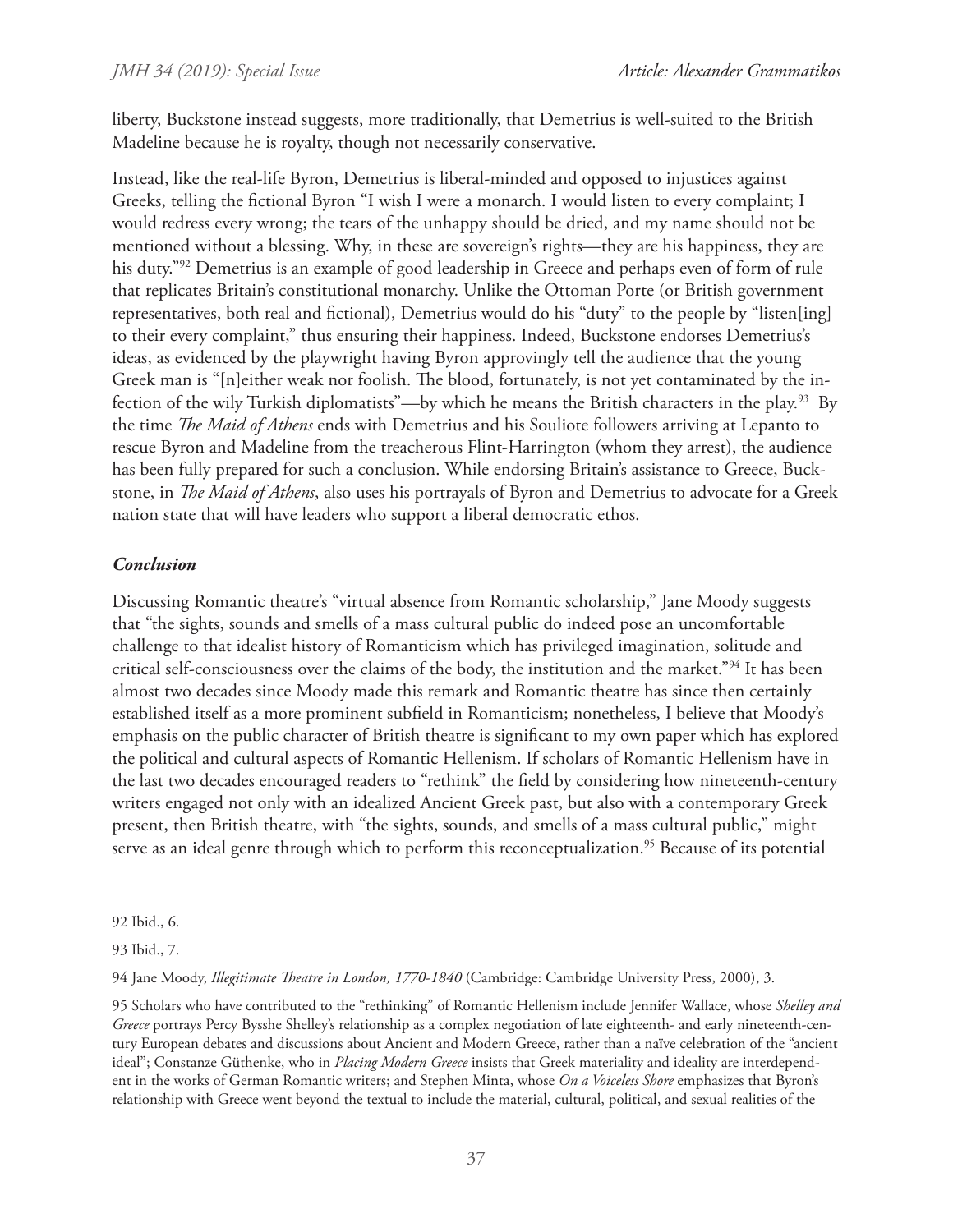to reach thousands of audience members with each performance, British Romantic drama was in a unique position to influence British ideas about the Greeks and their war of independence. Reading these plays today provides scholars of Romantic Hellenism yet further insight into the ways in which British Romantic writers thought about Greece, as well as *through* Greece, in order to address the national, political, and cultural issues and decisions that confronted their own country.

George Burges's *The Son of Erin* and John Baldwin Buckstone's *The Maid of Athens* contributed to ongoing discussions and debates about Britain's role in the Greek War of Independence and its aftermath, as well as about Greece and Britain's potential future relations. Despite their different approaches to criticizing British foreign policy—Burges's barely veiled criticism is a sustained attack on the British government, while Buckstone's play is careful to blame only certain British figures who misrepresent his country's attitudes toward Greece's war—both plays demonstrate how British theatre attempted to convince audiences to support Greek independence. In particular, *The Son of Erin* and *The Maid of Athens* make the war appealing to British audiences by portraying Greeks as sharing the values espoused by the liberal protagonists of each play (Lord Byron and Gerall, a Byron-like figure). Indeed, by depicting transcultural relations between Europeans (British and Irish) and Greeks, the two playwrights demonstrate (and foreshadow) the complex international negotiations that contributed to Greek emancipation and the Greeks' integration into a European sphere of influence following the end of the Greek War of Independence. As such, these two dramas which discuss and rethink Greek (as well as British and Irish) identity illustrate how works of British Romantic Hellenism reacted to the conservatism of post-Napoleonic Europe and provided audiences with a vision of a future wherein liberation movements like the Greek War of Independence could help to redefine not only the culture, politics, and national identity of Greece, but of early nineteenth-century Europe.

country. See Jennifer Wallace, *Shelley and Greece: Rethinking Romantic Hellenism* (New York: St. Martin's, 1997); Constanze Güthenke, *Placing Modern Greece: The Dynamics of Romantic Hellenism, 1770-1840* (Oxford: Oxford University Press, 2008); and Stephen Minta, *On a Voiceless Shore: Byron in Greece* (New York: Henry Holt, 1998).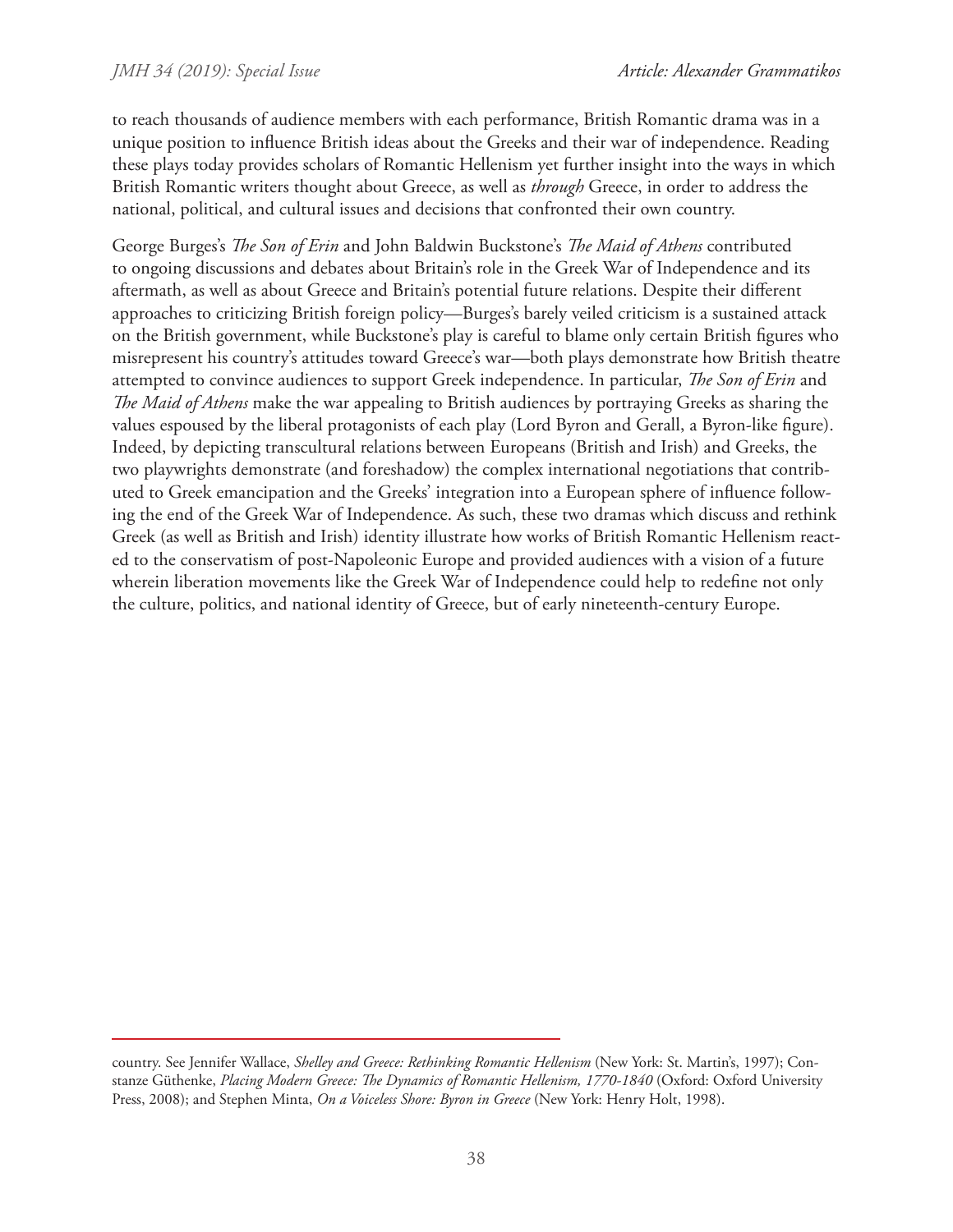#### *Bibliography*

- Angeletti, Gioia. "Introduction." In *Emancipation, Liberation and Freedom: Romantic Drama and Theatre in Britain, 1760-1830*, edited by Gioia Angeletti, 7-22. Parma: Monte Università Parma, 2010.
- Barker, Edmund Henry. *A Letter Addressed to the Rev. T. S. Hughes, Occasioned by the Perusal of the "Address to the People of England in the Cause of the Greeks."* London: G. and W.B. Whittaker, 1823.
- Bass, Gary J. *Freedom's Battle: The Origins of Humanitarian Intervention*. New York: Knopf, 2008.
- Beaton, Roderick. *Byron's War: Romantic Rebellion, Greek Revolution*. Cambridge: Cambridge University Press, 2013.
- Bhabha, Homi K. *The Location of Culture*. London: Routledge, 1994.
- Bolton, Betsy. *Women, Nationalism, and the Romantic Stage: Theatre and Politics in Britain, 1780- 1800*. Cambridge: Cambridge University Press, 2001.
- Buckstone, J. B. *The Maid of Athens; Or, the Revolt of the Greeks: A Romantic Drama, in Four Acts. In Dick's Standard Plays*, no. 832. London: J. Dicks, 1887.
- Burges, George. *The Son of Erin, or, The Cause of the Greeks: A Play in Five Acts*[…]. London: John Miller, 1823. http://tinyurl.galegroup.com/tinyurl/8wsAV5.
- Burwick, Frederick. *Romantic Drama: Acting and Reacting*. Cambridge: Cambridge University Press, 2009.
- Byron, George Gordon. *Childe Harold's Pilgrimage*. In *Lord Byron: The Major Works*, edited by Jerome J. McGann, 19-206. Oxford: Oxford University Press, 1986.
- ———. *Don Juan*. In *Lord Byron: The Major Works*, edited by Jerome J. McGann, 373-879. Oxford: Oxford University Press, 1986.
- Evans, Eric J. *Britain Before the Reform Act: Politics and Society 1815-1832*. London: Routledge, 1989.
- *Fraser's Magazine for Town and Country*. "Gallery of Literary Characters. No. LXXIX. John Baldwin Buckstone." No. 14, December 1836: 720-21.
- Godwin, Catherine Grace. *Reine Canziani: A Tale of Modern Greece*. London: Hurst, Robinson, 1825.
- Goodwin, Alfred. "George Burges (1785/6–1864)." In *Oxford Dictionary of National Biography*. Edited by H. C. G. Matthew and Brian Harrison. Oxford: Oxford University Press, 2004. http://www.oxforddnb.com.proxy.library.carleton.ca/view/article/3968
- Gottlieb, Evan. *Romantic Globalism: British Literature and Modern World Order 1750-1830*. Columbus: Ohio State University Press, 2014.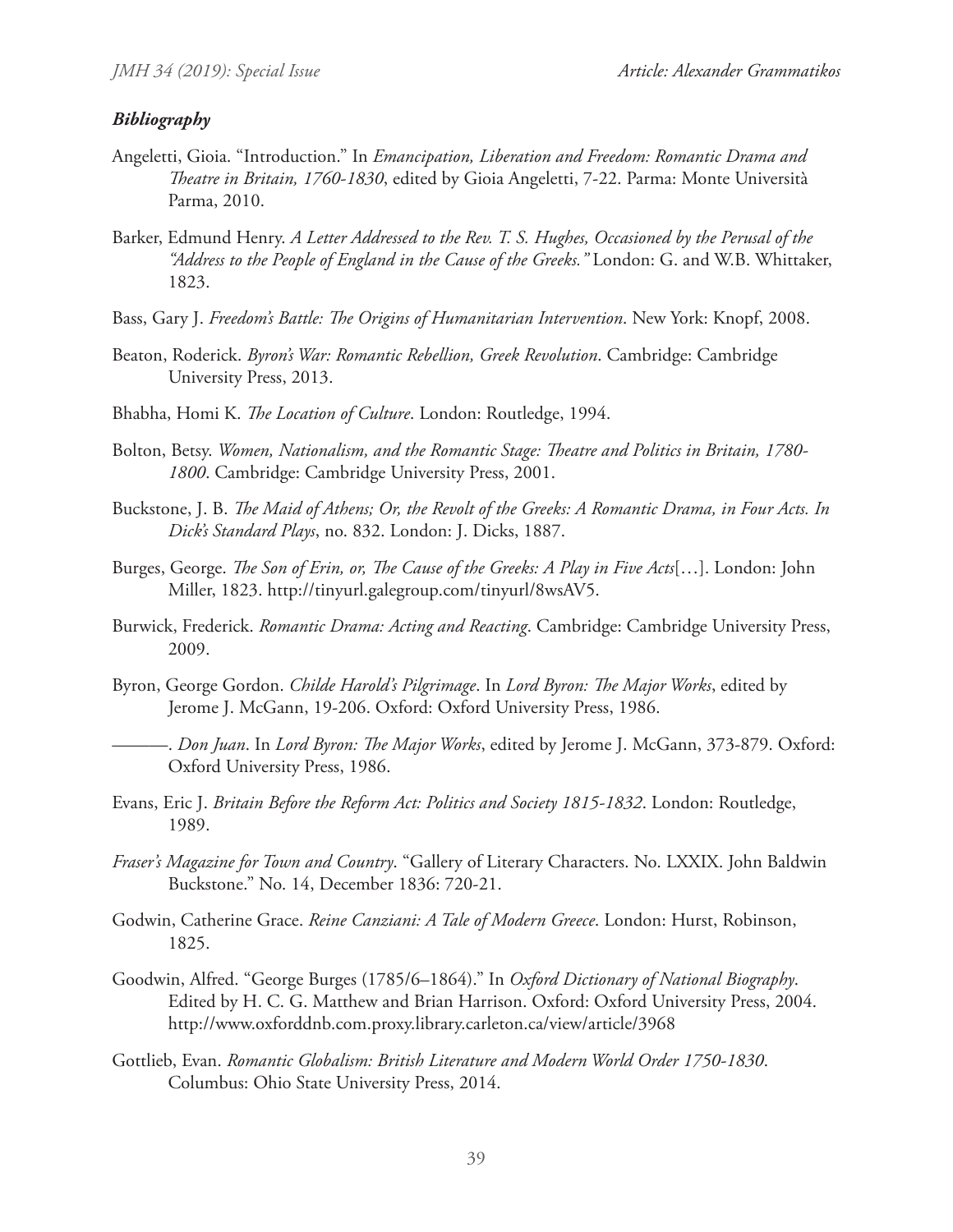- Güthenke, Constanze. *Placing Modern Greece: The Dynamics of Romantic Hellenism, 1770-1840*. Oxford: Oxford University Press, 2008.
- Hall, Edith and Fiona Macintosh. *Greek Tragedy and the British Theatre, 1660-1914*. Oxford: Oxford University Press, 2006.
- Hamilakis, Yannis. *The Nation and Its Ruins: Antiquity, Archaeology, and National Imagination in Greece*. Oxford: Oxford University Press, 2007.
- Hemans, Felicia. "The Bride of the Greek Isle." In *Selected Poems, Letters, Reception Materials*, edited by Susan J. Wolfson, 340-46. Princeton: Princeton University Press, 2000.
	- ———. "The Sisters of Scio." In *Poems by Mrs. Hemans*, 451-52. London: George Routledge and Sons, 1885.
- ———. "The Suliote Mother." In *Poems by Mrs. Hemans*, 375-76. London: George Routledge and Sons, 1885.

———. "The Voice of Scio." In *Poems by Mrs. Hemans*, 44-45. London: George Routledge and Sons, 1885.

- Herzfeld, Michael. *Ours Once More: Folklore, Ideology, and the Making of Modern Greece*. Austin: University of Texas Press, 1982.
- Holland, R. F. and Diana Weston Markides. *Britain and the Hellenes: Struggles for Mastery in the Eastern Mediterranean 1850-1960*. New York: Oxford University Press, 2006.
- Knight, Joseph. "John Cooper (1793–1870)." In *Oxford Dictionary of National Biography*, edited by H. C. G. Matthew and Brian Harrison. Oxford: Oxford University Press, 2004. http://www. oxforddnb.com.proxy.library.carleton.ca/view/article/6220?docPos=292747

———. "Sarah Booth (1789x94–1867)." In *Oxford Dictionary of National Biography*, edited by H. C. G. Matthew and Brian Harrison. Oxford: Oxford University Press, 2004. http://www. oxforddnb.com.proxy.library.carleton.ca/view/article/2893

- Leontis, Artemis. *Topographies of Hellenism: Mapping the Homeland*. New York: Cornell University Press, 1995.
- Litton, Helen. *Irish Rebellions 1798-1916: An Illustrated History*. Dublin: Wolfhound Press, 1998.
- Merryman, John Henry, ed. *Thinking about the Elgin Marbles: Critical Essays on Cultural Property, Art and Law*. Austin, Texas: Wolters Kluwer, 2009.
- Minta, Stephen. *On a Voiceless Shore: Byron in Greece*. New York: Henry Holt, 1998.
- *Monthly Review.* Unsigned review of *The Son of Erin, or, the Cause of the Greeks: A Play in Five Acts*[…], by George Burges, and *A Letter to the Rev. T. S. Hughes*[…] *occasioned by the Perusal of his "Address to the People of England in the Cause of the Greeks*, by Edmund Henry Barker. No. 102, September 1823: 31-35. http://bit.ly/2sQi4E7.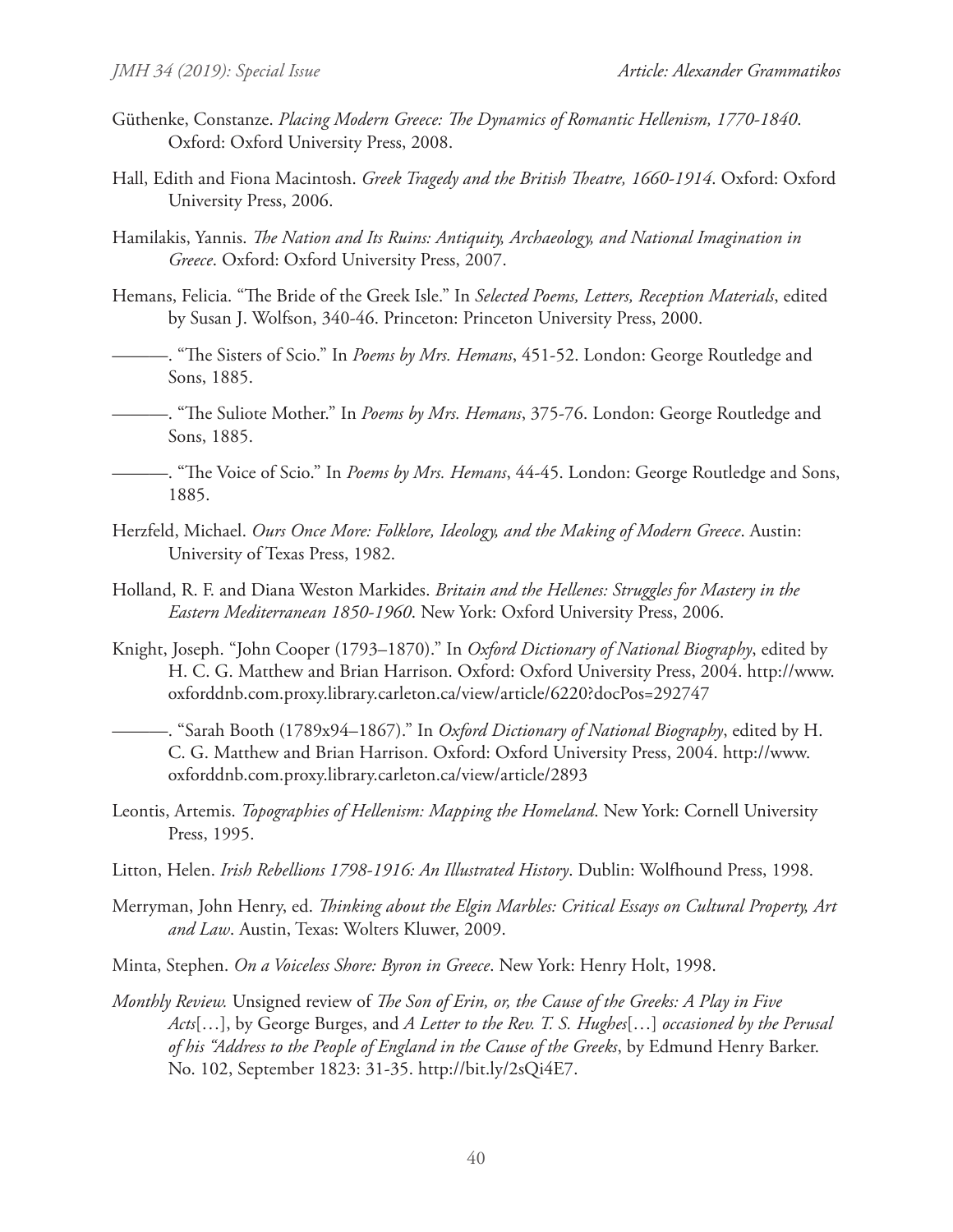- Moody, Jane. *Illegitimate Theatre in London, 1770-1840*. Cambridge: Cambridge University Press, 2000.
- Owenson, Sydney (Lady Morgan). *Woman, or, Ida of Athens*. 4 vols. London: Longman, Hurst, Rees, and Orme, 1809.
- Pakenham, Thomas. *The Year of Liberty: The Great Irish Rebellion of 1798*. London: Abacus, 1969.
- Panton, Kenneth J. *Historical Dictionary of the British Monarchy*. Plymouth: Scarecrow Press, 2011.
- Paschalidi, Maria. "Constructing Ionian Identities: The Ionian Islands in British Official Discourses; 1815-1864." Doctoral thesis, University College London, 2010. Discovery.ucl. ac.uk/19415/1/19415.pdf
- Pounders, Steven Craig. "John Baldwin Buckstone." In *Nineteenth-Century British Dramatists*, edited by Angela Courtney, 48-59. Farmington Hills, Michigan: Gale Cengage Learning, 2009.
- Pratt, Mary Louise. *Imperial Eyes: Travel Writing and Transculturation*. London: Routledge, 2007.
- Pratt, Michael. *Britain's Greek Empire: Reflections on the History of the Ionian Islands from the Fall of Byzantium*. London: Collings, 1978.
- Reid, Stuart. *Armies of the Irish Rebellion 1798*. Oxford: Osprey, 2011.
- Richmond, Steven. *The Voice of England in the East: Stratford Canning and Diplomacy with the Ottoman Empire*. London: Tauris, 2014.
- Roessel, David. *In Byron's Shadow: Modern Greece in the English & American Imagination*. Oxford: Oxford University Press, 2002.
- Shelley, Mary. *The Last Man*. Edited by Anne McWhir. Peterborough, ON: Broadview, 1996.
- Shelley, Percy Bysshe. "Hellas." In *The Major Works, Including Poetry, Prose, and Drama*, edited by Zachary Leader and Michael O'Neill, 548-87. Oxford: Oxford University Press, 2003.
- Sheridan, Charles Brinsley. *Thoughts on the Greek Revolution*. London: John Murray, 1822. Web.
- Smiley, Will. "War without War: The Battle of Navarino, the Ottoman Empire, and the Pacific Blockade." *Journal of the History of International Law* 18, (2016): 42–69.
- St. Clair, William. *Lord Elgin & the Marbles: The Controversial History of the Parthenon Sculptures*. Oxford: Oxford University Press, 1998.
	- ———. *That Greece Might Still Be Free: The Philhellenes in the War of Independence*. Oxford: Oxford University Press, 1972.
- Trumpener, Katie. *Bardic Nationalism: The Romantic Novel and the British Empire*. Princeton: Princeton University Press, 1997.
- Van Steen, Gonda. *Liberating Hellenism from the Ottoman Empire: Comte de Marcellus and the Last of the Classics*. New York: Palgrave, 2010.